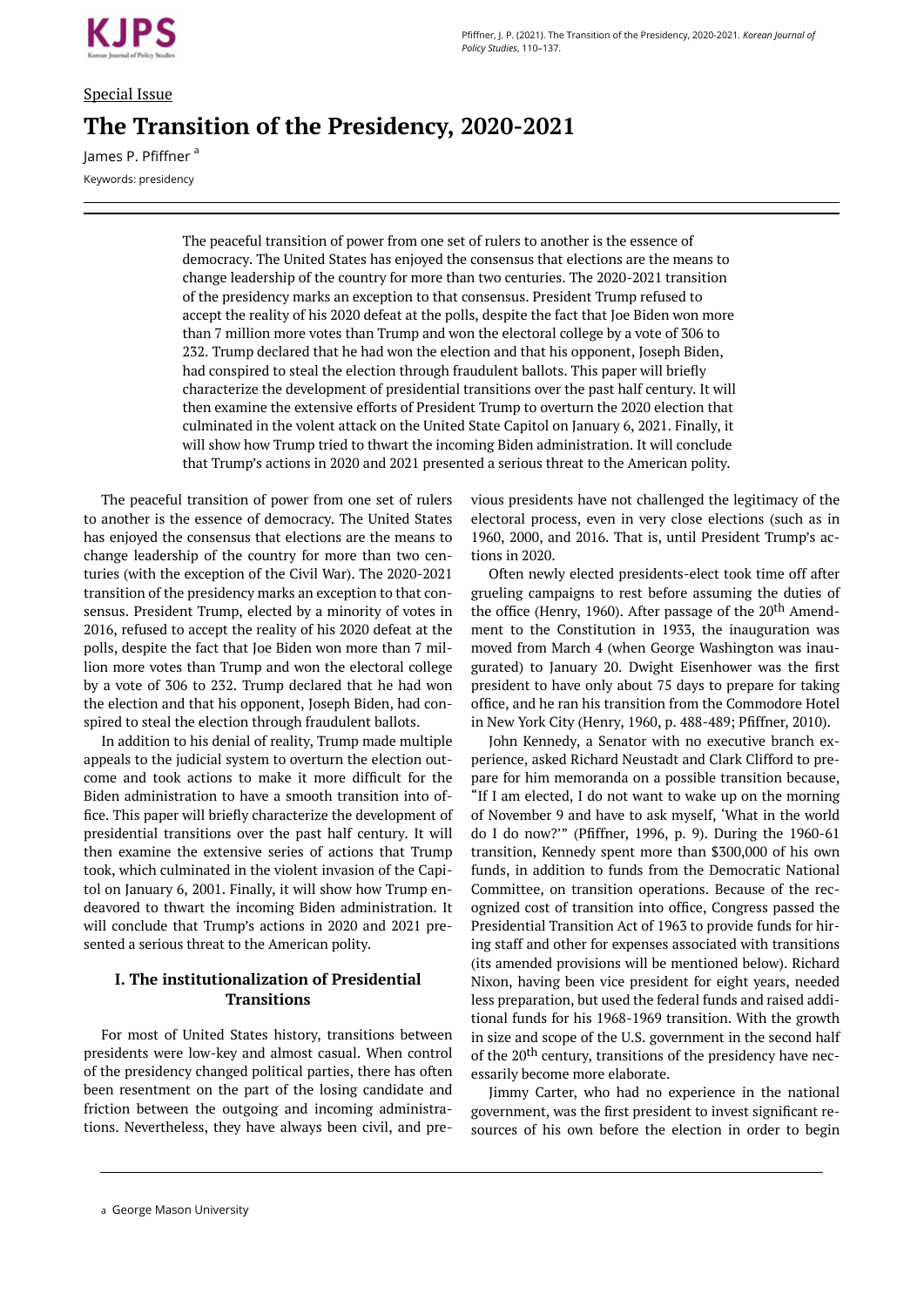preparations for a possible transition. In the summer of 1976, he set aside \$150,000 from his campaign for transition planning, including a "Talent Inventory Program" to review possible nominees for offices, should he win the election.

For the next party-turnover transition four years later, transition planning was initiated even earlier, when in April 1980, Edwin Meese asked Pendleton James to quietly begin a personnel recruitment operation in Alexandria, Virginia in preparation for a possible Reagan election victory. After Reagan won the election, his transition operation was the most elaborate to that time, with 588 listings in the transition telephone directory and multiple task forces preparing policy recommendations. Transition teams spread throughout the government to prepare departmental and agency transitions (Pfiffner, 1996, p. 13-14).

During his transition, President-elect Clinton spent much time on the selection of his cabinet in Little Rock, but in doing so he neglected to make key decisions about his White House staff, a mistake that cost him some time after the inauguration (Burke, 2000, p. 290-295). If there are significant lulls in transition news, the press will ferret out their own stories, which may not portray the transition operation in a kind light, which happened with the Clinton transition in Little Rock in 1992.

The transition of George W. Bush in 2000-2001 was slow to begin because of the delay due to the disputed outcome of the 2000 election. Despite Al Gore's 500,000 advantage in the popular vote, the 25 electoral votes in Florida would determine the winner of the election. The outcome of the election was not determined until December 12, when the Supreme Court stopped the recount of the votes in Florida and made George W. Bush the president elect. Nevertheless, immediately after the election, Richard Cheney moved to Arlington, Virginia to begin preparing for the new administration to take office; he made a lot of progress before the official transition began with the ascertainment by the General Services Administration that Bush was the apparent president-elect.

The "gold standard" of the smooth transfer of power from one political party to another occurred in 2008-2009, when President Bush ordered his administration to make the transition as welcoming as possible for the incoming Obama administration. In a speech to his cabinet members and White House staff, he said, "This peaceful transfer of power is one of the hallmarks of a true democracy, and ensuring that this transition is as smooth as possible is a priority for the rest of my Presidency . . . all of us must ensure that the next President and his team can hit the ground running" (Kumar, 2015, p. 69). Transition briefings were prepared by each department and agency, and table-top exercises for possible national security emergencies were undertaken.

After Hillary Clinton was defeated by Donald Trump in the 2016 election, President Obama ordered his administration to treat the incoming Trump administration as well as he had been treated by the outgoing Bush administration eight years previously. Despite all of the preparation for the incoming Trump personnel, many agencies waited in vain for Trump transition personnel to turn up and take advantage of the preparations.

In the spring of 2016, former New Jersey Governor Chris

Christie suggested that he would undertake preparing for a Trump transition. Trump begrudgingly agreed, but stipulated that Christy had to raise his own money rather than spend funds that Trump controlled (after the nomination some federal funds became available for transition purposes). Christy hired 130 full time people, as well as hundreds more volunteers, to prepare detailed plans for policy initiatives and vet hundreds of names for possible nomination to executive branch offices (Lewis, 2018).

Yet, as soon as Trump had won the election, he dismissed Christy and discarded the many binders of research and preparation that had been prepared. He decided that Vice President-elect Michael Pence would be in charge of the transition into office, a move that set the new Trump administration behind significantly in taking control of the government (Lewis, 2018, p. 31-32).

#### **II. Trump's Response to the 2020 Election**

Traditionally in the modern presidency, the loser of the election graciously concedes defeat, congratulates the winner of the election, and affirms the results of the democratic process. Never in US history has a president who lost the election attempted to stay in office by undermining the electoral process after the election has taken place. Yet, during the 2020-2021 transition of the presidency, Trump attacked the legitimacy of the election and incited a violent mob to attack a Joint Session of Congress in the Capitol, doing serious damage to the American polity. In his efforts to stay in office illegitimately, President Trump took the following unprecedent actions:

- 1. He undermined public confidence in the forthcoming election;
- 2. He falsely claimed that he had won the election;
- 3. He filed frivolous lawsuits to change voting outcomes;
- 4. He pressured state and local officials not to certify voting outcomes;
- 5. He pressured governors and state legislatures to nullify state elections;
- 6. He attempted to have Congress reverse the election;
- 7. He considered using military force to overturn the election;
- 8. He incited a mob to violently invade the Capitol to change the electoral vote count.

# **1. He undermined public confidence in the forthcoming election**

Trump began undermining the legitimacy of US elections shortly after he won the 2016 election with an electoral college victory, despite losing the popular vote by nearly 3 million votes. He was a sore winner, claiming that he actually won the popular vote because Hillary Clinton got 5 or 6 million illegal votes (Pfiffner, 2019; Struyk, 2017).

In the summer of 2020, President Trump began to lay the groundwork for rejecting the outcome of the November election if he did not win. When asked if he would accept the outcome of the election if he lost, he said "I will look at it at the time" (Healy & Martin, 2016). In the fall of 2020, many states anticipated that, because of the pandemic, many more voters would take advantage of state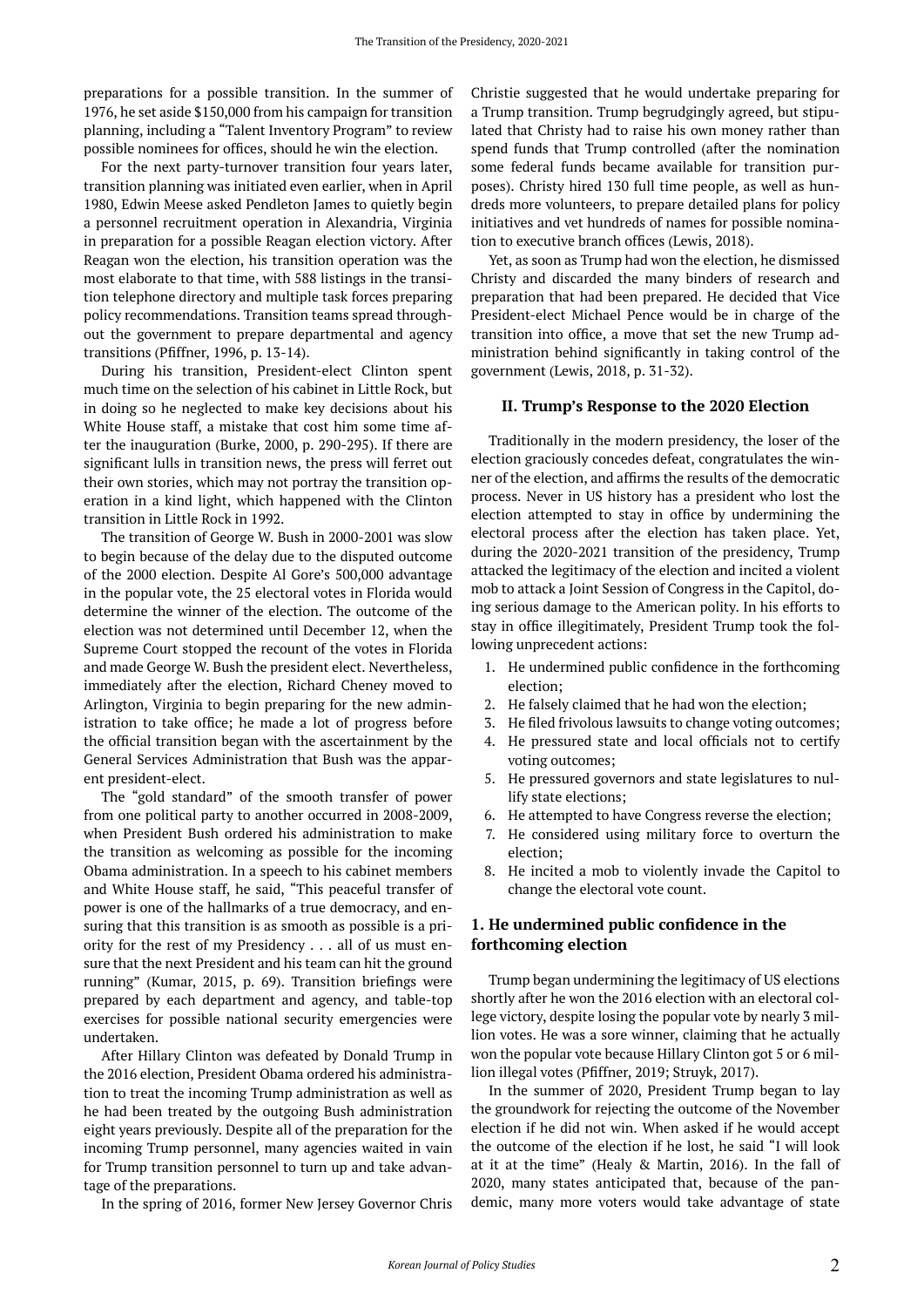laws allowing voters to vote by mail. Democratic voters were more likely to take COVID-19 precautions seriously, and according to opinion polls, were more likely to vote early by mail. It was widely predicted that, on election night, the early reported votes of in-person voting would favor Trump since Republicans were more likely to vote in person on election day. Thus, it would appear that Trump was ahead on election day (a "red mirage"), but that there would be a "blue shift" as mail in ballots were tabulated. (The laws in many states did not allow states to count mail or absentee ballots until election day, thus creating large backlogs of votes to be counted.)

Trump expected this to happen and began to undermine the legitimacy of mail-in ballots. He asserted that mail-in ballots would favor Democrats and would be corrupt. The 2020 election "will be, in my opinion, the most corrupt election in the history of our country" (Haberman et al., 2020). "The only way they can take this election away from us is if this is a rigged election" (Crewley, 2020). In fact, there is no evidence that fraud in US elections is widespread or that voting by mail is any more susceptible to fraud than voting in person. In July 2020 Trump even tweeted about delaying the forthcoming election, "It will be a great embarrassment to the USA. Delay the Election until people can properly, securely and safely vote???" (Burns, 2020).

Arguing that voting by mail would be "fraudulent," Trump opposed extra funding for the Post Office to handle the expected increase of mail-in ballots due to the COVID-19 pandemic. "They want \$25 billion, billion, for the Post Office. Now they need that money in order to make the Post Office work so it can take all of these millions and millions of ballots" (Kaufman et al., 2020). He Tweeted,"drop the Mail-In Scam before it is too late" (Fandos et al., 2020).

It is unprecedented for a president to equivocate about whether he would accept an election outcome and a peaceful transfer of power. When asked by Fox News Reporter Chris Wallace whether he would "accept the election" outcome in 2020, Trump replied, "I have to see. Look, you – I have to see. No, I'm not going to just say yes. I'm not going to say no" (Edsall, 2020). When asked later whether he would commit to a peaceful transfer of power after the November election, he refused to answer the question directly: "We're going to have to see what happens. . . . You know that I've been complaining very strongly about the ballots, and the ballots are a disaster. . . . Get rid of the ballots and you'll have a very peaceful — there won't be a transfer, frankly. There will be a continuation" (Crewley, 2020). During his 2020 debate with Joe Biden, when asked whether he would condemn the actions of the white supremacist group "Proud Boys," Trump instead urged them to "stand back and stand by," seeming to encourage them to consider violence if he did not win the election (Thrush & Kanno-Youngs, 2020).

#### **2. He falsely claimed that he won the election**

On the day of the election, it appeared that Biden had won sufficient states to win the electoral college, but final counts were delayed, as states tabulated all of the mail-in and absentee ballots. But Trump preemptively claimed victory. At 12:49 a.m., November 4 (of election night). Trump

tweeted, "We are up BIG, but they are trying to STEAL the Election. We will never let them do it. Votes cannot be cast after the Polls are closed!" No votes were cast after the polls closed, though many were counted after the polls had closed (Kessler & Rizzo, 2020).

The day after the election it became clear that Biden would win the popular vote, and furthr that he was ahead in several of the battleground states. So, the country waited as those states continued to count ballots. Despite final vote counts not being reported, Trump asserted that mail in votes should not be counted. "A lot of votes came too late. I've already decisively won many critical states" (Kessler, 2020, Nov. 5). He claimed that he had won the election "If you count the legal votes, I easily win. If you count the illegal votes, they can try to steal the election from us" (Kessler, 2020, Nov. 5). During a news conference that day, he claimed, "We're winning Michigan." "We're winning Wisconsin." "Frankly, we did win this election. . . . This is a major fraud on our nation" (Kessler & Rizzo, 2020). On November 5, he tweeted: "STOP THE FRAUD," and "IF YOU COUNT THE LEGAL VOTES, I EASILY WIN THE ELECTION! IF YOU COUNT THE ILLEGAL AND LATE VOTES, THEY CAN STEAL THE ELECTION FROM US!" (Kessler & Rizzo, 2020).

As the days passed and more states completed counting their votes, Biden's lead became more firmly established, and on November 7, Biden publicly claimed his victory. But unlike other modern presidential candidates who conceded to their opponents after very close elections, as did Nixon in 1960, Gore in 2000, and Clinton in 2016, Trump declared, "this election is far from over."

On November 4, Christopher Krebs, the Trump-appointed director of the Department of Homeland Security's Cybersecurity and Infrastructure Security Agency (CISA), which is in charge of coordinating with states and local government for national election security, released a statement about the 2020 national elections. Noting that all of the states with close election results had paper records of each vote, the statement said, "There is no evidence that any voting system deleted or lost votes, changed votes, or was in any way compromised" (Cybersecurity and Infrastructure Security Agency, 2020; Krebs, 2020). After the statement, Trump tweeted, "NO WAY WE LOST THIS ELECTION!" Trump removed Krebs from his position on November 17 (Peiseer, 2020). In sum, allegations of computer rigging (Bump, 2020a), ballot "dumps" (Reuters, 2020), and denial of access to Republican observers (Rizzo, 2020) were all thoroughly debunked.

Ironically, the election was not relatively close. Three presidential elections since 1960 have been won by a smaller electoral college vote margin than the Biden margin of victory, and five candidates have won with fewer electoral votes than Biden (Historians' Letter, 2021).

#### **3. He filed lawsuits to overturn the elections**

Presidential campaigns have often been bitter fights, but the tacit understanding of most losing candidates has been that the unity of the country is more important than partisan differences. Contrast President Trump's unwillingness to accept the reality of his defeat with the following state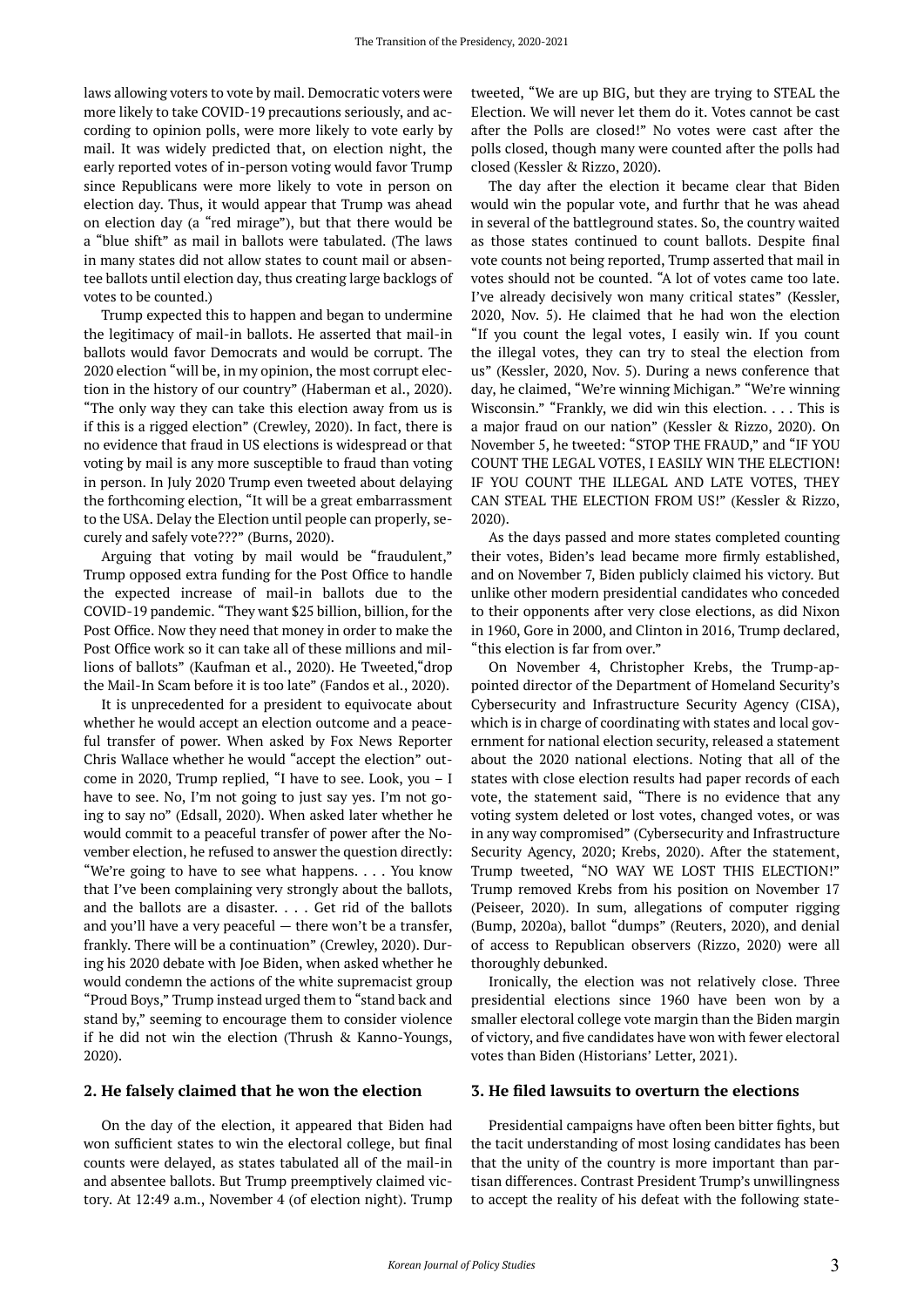ments of two presidential candidates who won the popular vote but lost narrowly in the electoral college.

In 2000, immediately after the Supreme Court stopped the recount of votes in Florida, Al Gore, despite winning 500,000 more popular votes, congratulated George W. Bush. In his public remarks he said, "Just moments ago I spoke with George W. Bush and congratulated him on becoming the  $43<sup>rd</sup>$  president of the United States. . . . This is America and we put country before party. We will stand together behind our new president" ("Text of Gore's Concession Speech," 2000). In 2016, after a very close election, in which Donald Trump won the electoral college by winning narrowly in three states (though losing the popular vote by 2.9 million), Hillary Clinton called Trump at 2:35 a.m. election night to concede the election. In her concession speech, she said, "I congratulated Donald Trump and offered to work with him on behalf of our country. I hope that he will be a successful president for all Americans" (CNN, 2016).

Even Richard Nixon, despite a very close election in which he could have challenged Kennedy's margin in Illinois and Texas, refused to do so. When he, as Vice President, presided over the electoral vote count in Congress, he remarked, "I do not think we could have a more striking and eloquent example of the stability of our Constitutional system and of the proud tradition of the American people of developing, respecting and honoring institutions of selfgovernment. . . . In our campaigns, no matter how hardfought they may be, no matter how close the election may turn out to be, those who lose accept the verdict, and support those who win" (Bockell, 2021).

But Donald Trump was not about to accept the reality of his electoral defeat. rather than concede his loss, Trump and his supporters filed numerous lawsuits to try to reverse the outcome.

In an election involving more than 160 million voters and more than 230,000 polling places in the United States (National Conference of State Legislatures, 2020), it is probable that there would be some irregularities, some miscounting, or other problems. Nevertheless, Trump's lawyers were not able to document any problems significant enough to question the outcome of the election results in any state. There were scattered instances of individuals trying to cast more than one ballot, including three Republican voters in Pennsylvania. But many searches in response to President Trump's allegations of widespread fraud were unable to uncover any significant fraud (Helderman et al., 2020). In losing more than 60 lawsuits challenging votes in the election, Trump won no court cases that proved that illegal votes were cast for Biden or that election counting procedures shifted the election away from Trump (Rutenberg et al., 2020).

Trump initiated multiple lawsuits in state and Federal courts to try to stop votes from being counted or to disqualify votes that had been cast. Trump lost all of these challenges, primarily because there was no evidence of significant fraud or irregularities. Republican and Democratic representatives were present at all polling stations and in the offices where the votes were counted. By mid-December, 86 judges (38 of whom were appointed by Republicans) in more than 60 court cases, from state courts through the Supreme Court rejected Trump's claims of fraud.

In a case Trump brought in Pennsylvania, which Biden won by more than 80,000 votes, a Trump-appointed judge in the U.S. Third Circuit Court of Appeals wrote in his opinion for a unanimous opinion, "Free, fair elections are the lifeblood of our democracy. Charges of unfairness are serious. But calling an election unfair does not make it so. Charges require specific allegations and then proof. We have neither here" (Helderman & Viebeck, 2020). The Supreme Court of Wisconsin, in rejecting a lawsuit to overturn the Wisconsin election, declared, "Judicial acquiescence to such entreaties built on so flimsy a foundation would do indelible damage to every future election. . . . This is a dangerous path we are being asked to tread" (Liptak, 2020a).

In the fall of 2020, when Trump had the opportunity to appoint a third justice to the Supreme Court, he said that he expected the election to "end up in the Supreme Court. And I think that it's very important the we have nine justices" (Liptak, 2020b). On December 9, Trump tweeted "OVER-TURN," tacitly admitting that Biden had won the votes necessary to win, but that Trump wanted the Supreme Court to overturn the election outcome. He tweeted that the Supreme Court "has a chance to save our Country" and "The Election was RIGGED" (Helderman & Viebeck, 2020).

In the second of two suits rejected by the Supreme Court, the state of Texas, joined by Trump and the attorneys general of 17 states, argued that the voting procedures in four other states (Wisconsin, Georgia, Michigan, and Pennsylvania) were flawed and demanded that the Supreme Court overturn the election. It was extremely unusual for states formally to challenge the voting laws, procedures, and administration of elections in other states. Even more alarming was the joining of the suit by Republican members of Congress. Initially, 106 House members had signed an *amicus* brief supporting the lawsuit, and after threats by Rep. Mike Johnson (R-LA) that President Trump would retaliate against those who did not sign on, 20 more Republicans, including Minority Leader Kevin McCarthy, signed up to support the suit. Seventeen of the members of Congress who signed the court brief were, in effect, asking the Court to invalidate their own elections.

In rejecting the lawsuit, the Supreme Court (with six conservatives and three Trump appointees) declared that Texas "had not demonstrated a judicially cognizable interest in the manner in which another state conducts its elections" (Edmondson & Broadwater, 2020). After his loss in the Supreme Court, Trump called the decision a "disgraceful miscarriage of Justice," and tweeted "WE HAVE JUST BE-GUN TO FIGHT!!!" (Olorunnipa & Wootson, 2020).

### **4. He pressured state and local officials not to certify election outcomes**

With his lawsuits failing to convince any judges to reverse the vote count in any state, Trump turned to the formal, though usually *pro forma*, procedures for counting votes in presidential elections. After votes are cast in each polling station, the results are tabulated, certified, and then forwarded to the state capital, where Governors must certify the outcome of the election.

Trump tried to intervene at local levels in battleground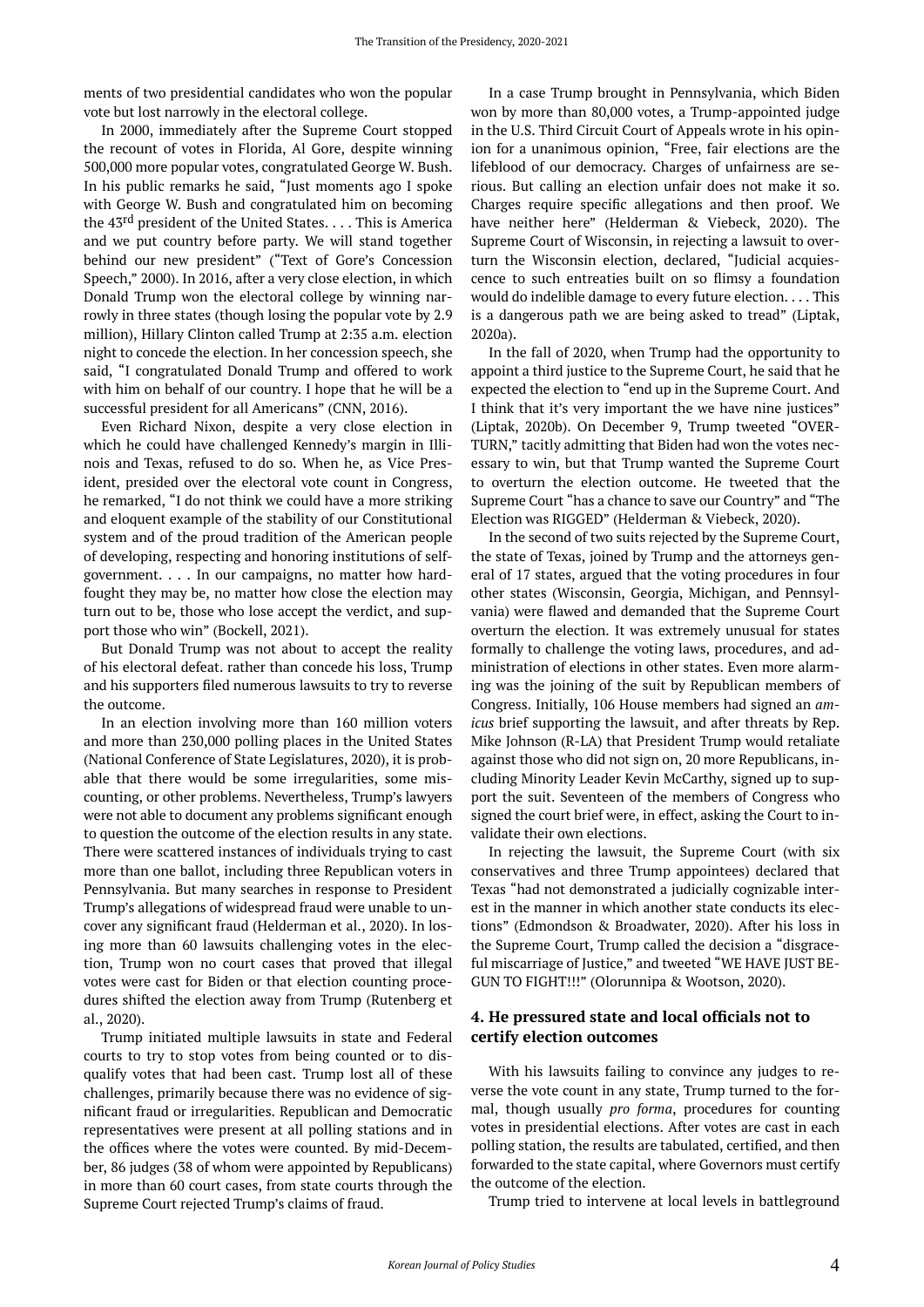states to try to stop vote counts from being certified. Trump lost Michigan by more than 150,000 votes, but after the initial certification of votes in heavily Democratic Wayne county, Trump personally called a Republican member of Wayne County's Board of Canvassers to convince her not to cast her vote to certify the election, though she did. After more pressure from Trump, she tried to rescind her initial vote, but she was not allowed to rescind her vote, which was an administrative duty (Hamburger et al., 2020). Such personal intervention of a president to put pressure on a local election administrator was unprecedented in modern times.

In the close race in Georgia, which Biden won by only about 12,000 votes, Trump pressured the Republican governor, Brian Kemp, to intervene in the vote count. Trump also attacked the Republican Secretary of State, Brad Raffensperger, demanding that he shift the vote count to favor Trump. Despite threats to his life, Raffensperger oversaw a hand recount of the votes and refused to intervene in what he called a free and fair election (Rucker et al., 2020). Raffensperger announced, on December 7, "We have now counted legally cast ballots three times, and the results remain unchanged" (Richard & Corasaniti, 2020). Subsequently, Trump called Raffensperger an "enemy of the people" (Gardner, 2020). Trump's oral attacks were so vituperative that his supporters threatened the Georgia Republican Secretary of State and the Republican voting administrator with violence, and they had to be provided security protection. An audit of more than 15,000 signatures on absentee ballots in Georgia did not find any fraudulent ballots (Niesse, 2000).

Inspired by Trump's claims of fraud, armed protestors threatened state officials, Democrat and Republican, in Michigan, Georgia, Vermont, and Pennsylvania (Armus, 2020; Cassidy, 2020; Wines, 2020). Georgia voting administrator Gabriel Sterling, a Republican who voted for Trump, publicly admonished Trump for inciting his followers to violence to overturn the election, "you have the rights to go through the courts. . . . Stop inspiring people to commit potential violence. . . . Someone's going to get killed. It's not right. . . . Death threats, physical threats, intimidation it's too much. It's not right." (Greenwood, 2020). "Mr. President, you have not condemned these actions or this language. . . . Death threats, physical threats, intimidation. It's too much. It's not right" (Fausset, 2020). He also specifically refuted allegations of voting improprieties in the Georgia election (Astor, 2021).

Three days before Congress was to meet to count electoral votes, Trump personally called the Georgia Secretary of State and pressured him to "find" enough votes to change the election outcome in Georgia. Urging Brad Raffensperger to change the election outcome, Trump said "there's nothing wrong with saying that, you know, um, that you've recalculated . . . . So look. All I want to do is this. I just want to find 11,780 votes, which is one more than we have because we won the state." He also threatened criminal prosecution. "You know what they did and you're not reporting it. You know, that's a criminal — that's a criminal offense" (Shear & Saul, 2021).

# **5. He pressured governors and state legislatures to nullify state elections**

Article II of the Constitution provides that, "Each State shall appoint, in such Manner as the Legislature thereof may direct" the electors who will cast electoral ballots for president. All states have laws providing that voters in the states determine the slates of electors who cast ballots for president. All states except two have decided that whichever candidate wins the most popular votes in the state will receive the full slate of electors to cast the state's electoral ballots.

After his other attempts to change the election outcome failed, Trump tried to take advantage of this constitutional provision to try to pressure state legislatures to ignore the laws in their states and award their electoral votes directly to Trump, despite his loss in the state elections.

In his efforts, Trump brought the leaders of the Michigan legislature to the White House to try to convince them to have the Michigan legislature throw out the popular vote and appoint their own slate of electors to cast their ballots for Trump. After talking with Trump, they refused to do his bidding (Rucker et al., 2020). He called on the state legislature of Wisconsin to "overturn this ridiculous State Election. . . . We won in a LANDSLIDE" (Olorunnipa et al., 2020).

Despite two recounts that confirmed the initial count of votes, Trump called Georgia Governor Brian Kemp (R) and urged him to have the legislature ignore the popular vote in the state and appoint its own set of electors to cast their ballots for Trump. When Kemp refused because he could not legally do so, Trump called him "hapless" and a "moron," saying "I will easily & quickly win Georgia" and threatened to support a primary rival to Kemp in the 2022 election (Gardner, 2020).

Despite losing Pennsylvania by more than 80,000 votes, Trump personally pressured the speaker of the state House of Representatives to ignore the popular vote and award its electoral votes to him. When legislative leaders said that they did not have the authority to do it, 64 members of the Pennsylvania legislature sent a letter to Pennsylvania's representatives in Congress and urged them to object to their own state's slate of electors when the electoral votes were counted by Congress on January 6, 2021 (Rucker et al., 2020).

As of December 10, 2020, only 15 Republican members of Congress had admitted publicly that Trump had lost the election, and 222 were not willing to admit it publicly (Washington Post Staff, 2020b). The broad acceptance by Republican leaders, particularly 126 members of the House, of the baseless claims of fraud by President Trump led to large majorities of Republicans in the electorate believing that the Biden victory was achieved by foul means (Badger, 2020).

Despite Trump's attempts to overturn election outcomes in six state and recounts in two (Georgia and Wisconsin), Biden's victories were confirmed by multiple officials in each state. Trump attacked the Republican governors of Georgia and Arizona, saying that voters should "vote them out of office!" (Olorunnipa & Wootson, 2020).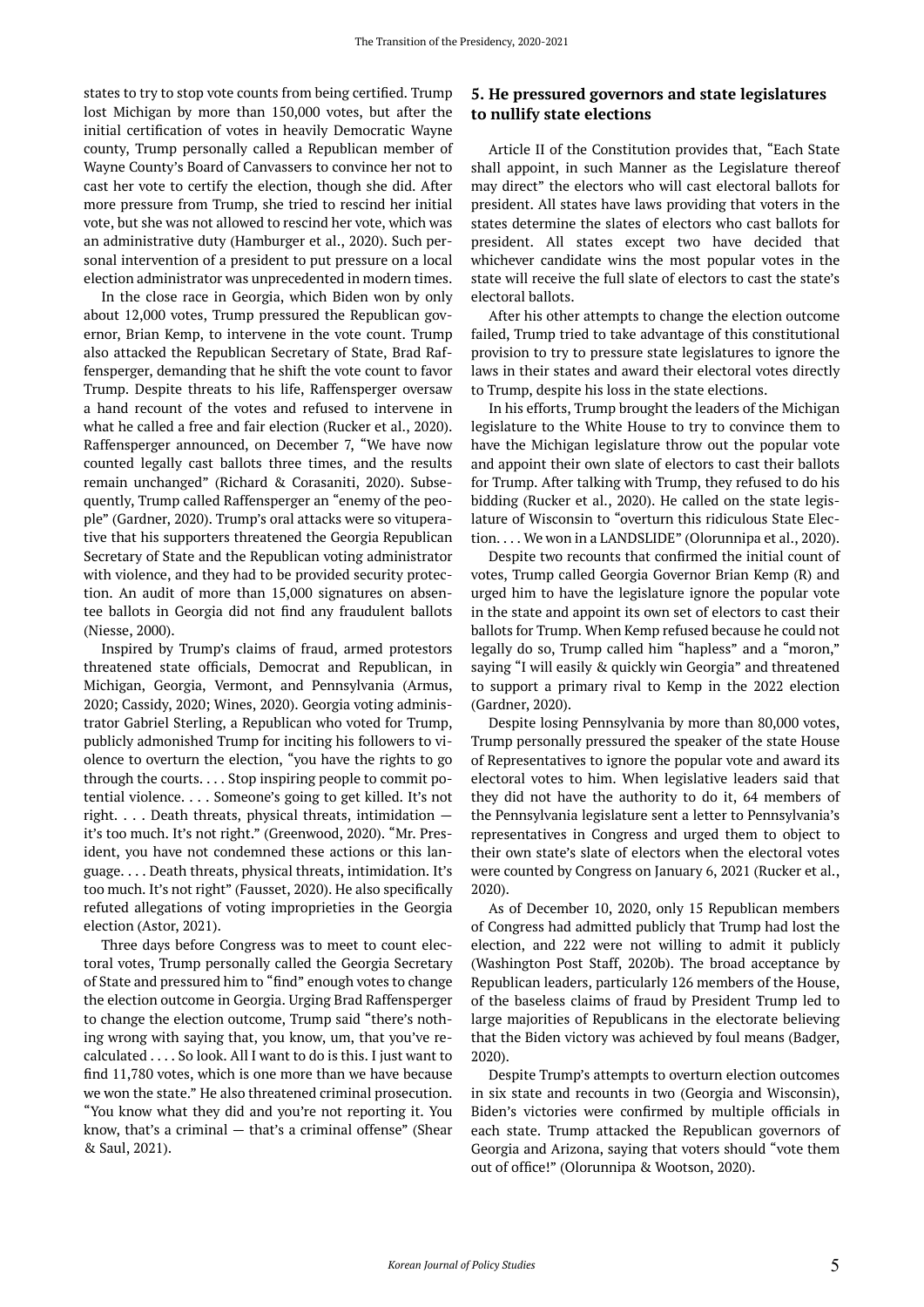### **6. He attempted to challenge the counting of electoral votes in Congress**

Even after the electors had cast their ballots in their state capitals on December 14, and it was clear (as it always had been) that Biden received 306 electoral votes to Trump's 232, Trump continued to deny this reality. Hours after the electoral votes were cast, he tweeted, "Many Trump votes were routed to Biden. This Fake Election can no longer stand. Get moving Republicans" (Elfrink, 2020).

According to the Constitution, the Vice President of the United States is the President of the Senate, though the Vice President can only cast a vote if there is a tie in the votes of Senators. The law governing the counting of electoral ballots, the Electoral Count Act (3 USC 15), provides that Congress must meet in a joint session on January 6 after each election year.

With the Vice President of the incumbent administration presiding, the electoral ballots that have been certified and sent from each state capital are formally counted. If a member of the House, along with a member of the Senate, challenges in writing, the validity of any state's slate of electors, each house meets separately and must return with its judgment within two hours. If both houses agree that the slate of electoral votes is invalid, those votes are not counted,; otherwise the certified ballots remain valid.

With Trump's active support, some of his supporters in Congress threatened to challenge slates of electoral votes during their formal counting in the joint session of Congress. With the support of Vice President Pence, eleven Senators promised to challenge the electoral vote count, based on vague allegations of fraud, but without any specific evidence. Senator Mitt Romney (R-UT) said, "I could never have imagined seeing these things in the greatest democracy in the world. . . . Has ambition so eclipsed principle?" (Broadwater, 2021).

Such objections were not unprecedented; in 2001 and 2017, Democratic House members challenged electoral ballots, but no Democratic Senators would join them, so their objections were overruled. In 2004, Representative Stephanie Tubbs Jones (D-OH) and Senator Barbara Boxer (D-CA) objected to Ohio's electoral votes. Boxer made it clear that her objection was "not about overturning the election" (Blake, 2020), and the Senate voted 74 to 1 against the challenge (Edmundson & Crowley, 2020). The losing candidate in 2004, John Kerry, had already admitted his defeat and did not support or vote for the challenge. Notably, these precedents were purely symbolic acts and did not attract much public attention because counting electoral votes had long been considered a *pro forma* recognition of the electoral vote outcomes in the states. Most importantly, each of the Democratic presidential candidates had already conceded the elections and publicly recognized the Republican candidates as presidents-elect.

The difference in 2020, however, was that President Trump had continued to claim, without evidence, that the election was invalid because of fraud perpetrated by Democrats (Fandos & Schmidt, 2020). His challenges to the 2020 election were serious, and were intended to overturn the election. It is the duty of the states, according to their laws, to decide which slate of electors to send to Congress; it is not the role of Congress to choose electors. The only provision for questioning electors is a written objection raised by a Representative and a Senator, which triggers separate votes by each House, and unless both houses agree, the electoral votes certified by the states stand.

In the very close elections of 1961 and 2001 (compared to Biden's margin of more than 7 million popular and 74 electoral votes in 2020), Vice Presidents Nixon and Gore, as Presidents of the Senate and candidates for the presidency, overruled challenges from their own parties. Importantly, they had quickly admitted that their opponents had won the election, despite the extreme closeness of each election. In 2017 Vice President Biden overruled several objections from Democrats and declared Donald Trump president-elect. "It is over," he stated (Flegenheimer, 2017).

In addition to the planned objections to slates of electors in 2021, Trump supporters planned another ploy to reverse the electoral outcome. On December 14, the day that electors met in their capitals to formally cast their ballots, Trump aide Stephen Miller announced that in some states, the slate of Trump electors (who had no legal status because they lost the popular votes in their states) would nevertheless meet themselves to vote for Trump and transmit their ballots to the Senate (Bump, 2020b). These "votes" had no legal significance, because they were not chosen according to the laws in their states.

In several states, the Republicans who were electors who would have cast their votes for Trump, had he won the vote their states, met and purported to cast electoral votes to send to the President of the Senate, Vice President Pence (Cheney, 2020). Representative Louie Gohmert (R-TX) filed a lawsuit in Texas arguing that the Electoral Count Act was unconstitutional and that the Vice President had, "sole discretion in determining which electoral votes to count for a given State, and must ignore and may not rely on any provisions of the Electoral Count Act that would limit his exclusive authority" (Cheney, 2020). On January 1, 2021, the suit was dismissed by a Federal judge in Texas who had been appointed by President Trump.

Their claim that the Vice President could ignore the validly cast electoral ballots and proclaim President Trump the winner of the election was unconstitutional and illegal. The Electoral Count Act of 1887 (3 U.S. Code 15) provides that the President of the Senate (Vice President Pence), presiding over a joint Session on January 6 shall count the electoral votes ascertained by the executive of each state. If such ascertainment, "shall have been made at least six days before the time fixed for the meeting of the electors" (which all were) according to the laws of the states, the electoral vote count for the state "shall be conclusive" (3 U.S. Code 5). Thus, the role of the Vice President is merely ministerial – to count votes and declare the winner – and the role of Congress is only to assure that the electoral votes delivered from the states are authentic, not to judge the outcome of the election (Foley, 2020). If the Vice President could change the outcome of the election, Vice Presidents Nixon (in 1961) and Gore (in 2001) could have made themselves president despite having lost their elections.

Nevertheless, the day before the joint session of Congress, President Trump incorrectly asserted that "The Vice President has the power to reject fraudulently chosen elec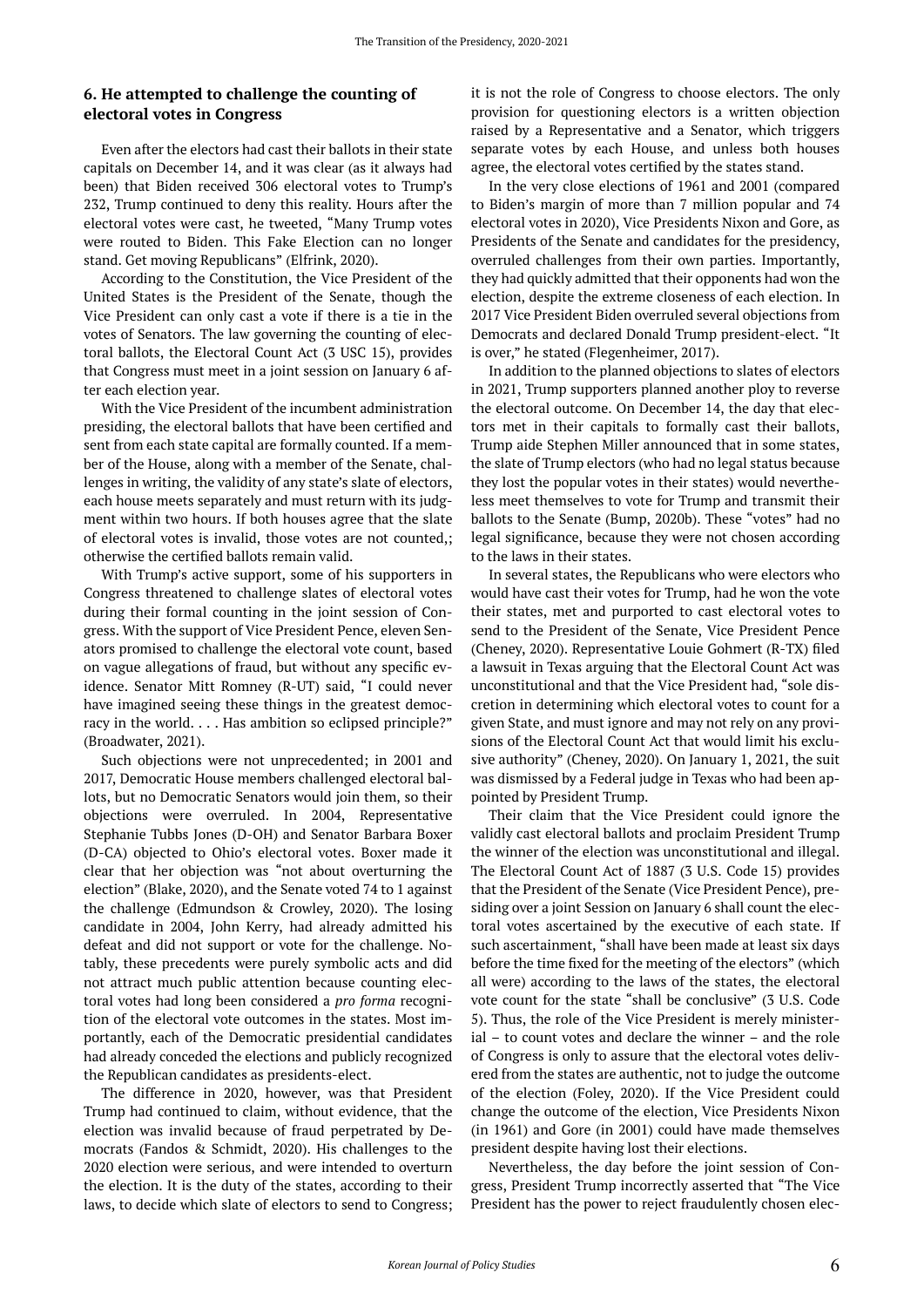tors" (Haberman & Karni, 2021). He urged Pence to, "come[s] through for us" in the joint session. "He's a great guy. Of course, if he doesn't come through, I won't like him quite as much" (Fauset et al., 2021). He called Senators not supporting his objection the "surrender caucus."

### **7. He considered using military force to "rerun" the election**

In late December, President Trump continued his efforts to overturn the election. On December 18, he met in the White house with former General Michael Flynn, who had resigned as his first national security adviser, and Sydney Powell (one of his lawyers), to discuss conspiracy theories about how the election was stolen. Powell had argued that there was a Venezuelan plot to rig voting machines to switch votes from Trump to Biden (Haberman & Kanno-Youngs, 2020). Flynn had publicly suggested that Trump could impose martial law in the swing states and, "he could take military capabilities, and he could place those in states and basically rerun an election in each of those states" (Sonmez et al., 2020).

At the same White House meeting, Trump suggested that voting machines from the swing states could be seized by officials of the Department of Homeland Security to investigate them for fraud, though DHS does not have the authority to seize voting machines in any states (Sonmez et al., 2020). Attorney General Barr said that he saw "no basis now for seizing machines by the federal government" (Olorunnipa et al., 2020).

There is a strong norm that the US military should not be used within the United States except in exceptional circumstances. Although the President can use regular military troops domestically in the United States, several laws, including the Insurrection Act of 1807 and the Posse Comitatus Act limit the circumstances in which he can do so. The White House discussions of the use of military force to change the election outcome worried U.S. military leadership so much that the Secretary of the Army, Ryan Mc-Carthy, and the Army Chief of Staff, General James C. Mc-Conville, felt it necessary to issue a public statement declaring, "There is no role for the U.S. military in determining the outcome of an American election" (Sonmez et al., 2020). Chairman of the Joint Chiefs of Staff, General Mark Milley, said in a speech, "We do not take an oath to a king or a queen, a tyrant or a dictator. We do not take an oath to an individual. No, we do not take an oath to a country, a tribe or a religion. We take an oath to the Constitution" (Sonmez et al., 2020). Never before had military leaders felt compelled to reassure the nation that military force would not be used to affect the outcome of an election.

Trump's consideration of using military force was so alarming that all 10 of the living former Secretaries of Defense wrote a public letter stating that, "any efforts to involve the U.S. armed forces in resolving election disputes" would be dangerous and potentially criminal. They argued that the Trump appointees in the Defense Department were bound by oath to facilitate the transition of the incoming administration and "refrain from any political actions that undermine the results of the election or hinder the success of the new team" (Carter et al., 2021).

# **8. He incited a mob to violently attack the Capitol to change the electoral vote count**

On January 6, President Trump incited a violent mob to attack the Capitol in order to stop the Joint Session of Congress from carrying out its legal and Constitutional duty to count the electoral votes.

The attack on the Capitol was not a spontaneous uprising. In fact, it had been well planned by leaders of the mob and had been encouraged by President Trump ever since the election. On November 3, election day, when it became likely that Biden would win, Trump asserted that the election had been stolen. That same day the "Stop the Steal" movement began and its adherents grew to 320,000 until it was shut down by Facebook, though the movement continued to grow on other social media platforms (Barry & Frenkel, 2021). President Trump continued to lie about supposed fraud that prevented him from winning the election. Millions of his followers believed him.

To encourage the disruption of the congressional count of electoral votes, Trump tweeted to his followers to come to Washington on January 6, when Congress would count the electoral votes.

December 19: "Big protest in D.C. on January  $6<sup>th</sup>$ . Be there, will be wild." (Barry & Frenkel, 2021) December 27: "See you in Washington, DC, on January 6th. Don't miss it." (Barry & Frenkel, 2021) December 30: "JANUARY SIXTH, SEE YOU IN DC!" (Barry & Frenkel, 2021) January 1: "The BIG Protest Rally in Washington, D.C. will take place at 11:00A.M. on January 6<sup>th</sup>. Location details to follow. StopTheSteal!" (Barry & Frenkel, 2021) January 5: "I will be speaking at the SAVE AMERICAN RALLY tomorrow on the Ellipse at 11AM Eastern. Arrive early – doors open at 7AM Eastern. BIG CROWDS! (NBC News, 2021)

In response to Trump's tweets, his followers continued to plan more concretely for the riot on January 6. On January 2, more than 100 Republican representatives and 12 Senators promised to object to the vote count in Congress, misleading Trump supporters into believing that Vice President Pence and Congress could somehow overturn the election (Barry & Frenkel, 2021). The crowd of thousands that turned up at the White House on January 6 included members of the Proud Boys, neo-Nazis, other white supremacists, and QAnon members (who believe that the United States is run by a conspiracy of satan-worshiping pedophiles), many of them carrying Confederate and Trump flags (Barry & Frenkel, 2021).

About noon, Trump addressed them in the Ellipse south of the White House. In his remarks, Trump said, "all of us here today do not want to see our election victory stolen by bold and radical left Democrats which is what they are doing. We will never concede. It doesn't happen. You don't concede when there's theft involved" The crowd chanted, "Fight for Trump. Fight for trump" (ABC News, 2021).

In a phone call to Vice President Pence before the rally, Trump said, "You can either go down in history as a patriot. . . . or you can go down in history as a pussy" (Baker et al., 2021). In his remarks to the mob, Trump lashed out at the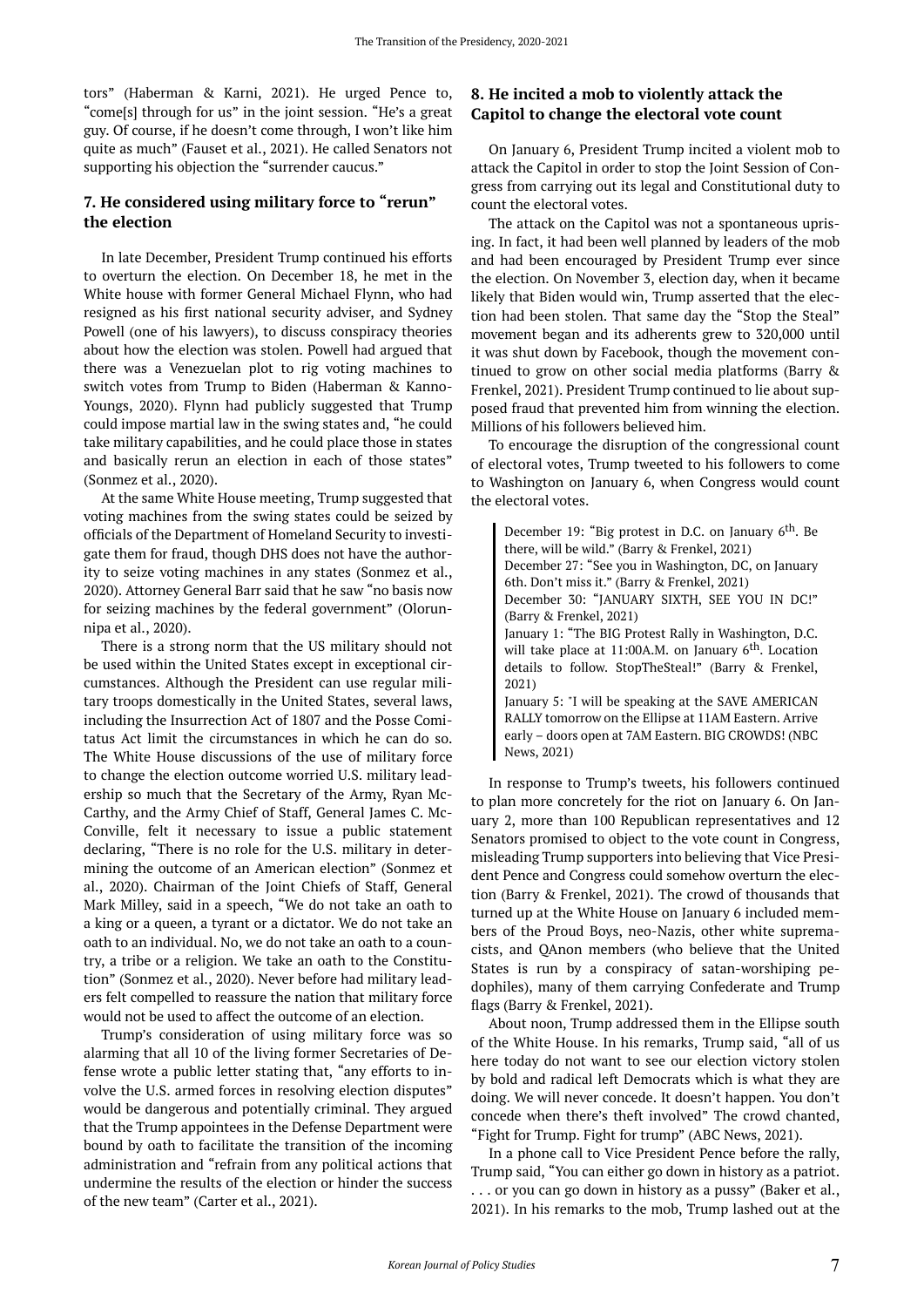Vice President, saying that Pence did not have "the courage to do what should have been done to protect our country and our Constitution." In response to Trump the mob chanted, "Hang Mike Pence. Hang Mike Pence" (Hsu et al., 2021).

Trump went on to say, "We are going to have to fight much harder. . . . you will never take back our country with weakness." Then "We will never give up. We will never concede. It doesn't happen. You don't concede when there's theft involved. Our country has had enough. We will not take it anymore, and that's what this is all about" (Baker, 2021; Barry & Frenkel, 2021; Haberman, 2021). He said that the crowd needed to give the Republicans, "the kind of pride and boldness that they need to take back our country." He concluded, "Now it is up to Congress to confront this egregious assault on our democracy. And after this, we're going to walk down [to the Capitol] and I'll be there with you" (ABC News, 2021). Trump counselor Rudolph Giuliani told the crowd, "Let's have trial by combat" (Baker, 2021). As Senator Josh Hawley (R-MO) went to the Capitol for the Joint Session, he raised his clenched fist in solidarity with the mob approaching the Capitol (Bellware, 2021).

The joint session to count the electoral votes began at 1:00 p.m. and, as both Houses were separately considering the Republicans' objection to the electoral vote from Arizona, the Capitol police were unable to stop the rioters, many of whom said that they were sent by President Trump. As the mob entered the Capitol building, it threatened the safety of members of Congress, and at 2:00 p.m. Capitol police and the Secret Service took the Vice President and members of Congress to safe locations within the Capitol complex. The Trump supporters occupied the Senate and House chambers and roamed throughout the building, vandalizing congressional offices. Five people died as a result of the riot.

President Trump's advisors and other Republican leaders implored him to make a public statement to quell the violence. Trump resisted, but finally agreed to record a scripted statement. In his statement, Trump deviated from the script to justify the violence. "These are the things and events that happen when a sacred landslide election victory is so unceremoniously and viciously stripped away from great patriots who have been badly and unfairly treated for so long," He finished with, "Go home with love and in peace. Remember this day forever!" (Haberman, 2021). In his recorded video, he said: "I know you're hurt. . . . We had an election that was stolen from us. It was a landslide election and everyone knows it, especially the other side. But you have to go home now. We love you. You're very special" (Haberman, 2021).

When the violence subsided, some Republican leaders denounced the President. The third highest ranking Republican in the House, Liz Cheney (R-WY), said on Fox News, "We just had a violent mob assault the U.S. Capitol in an attempt to prevent us from carrying out our constitutional duty…. There's no question the president formed the mob, the president incited the mob, the president addressed the mob. He lit the flame." Senator Mitt Romney (R-Utah) said, "We gather due to a selfish man's injured pride and the outrage of supporters who he has deliberately misinformed for the past two months and stirred to action this very morning. . . . What happened here today was an insurrection incited by the president of the United States" (Helderman et al., 2021). Majority Leader Mitch McConnell (R-KY) said, "If this election were overturned by mere allegations from the losing side, our democracy would enter a death spiral" (Baker, 2021).

After the violent mob had been cleared from the Capitol, the counting of electoral votes continued. Despite the violent attack, 139 House Republicans and eight Senators voted to challenge several slates of electors that had been certified by the states (Armus, 2021). After the challenges failed, Joe Biden's status as president-elect was confirmed by Congress; the session adjourned at 3:45 a.m., January 7, 15 hours after it convened (Helderman et al., 2021). In closing the joint session, Vice President Pence stated, "To those who wreaked havoc in our Capitol today, you did not win. Violence never wins. Freedom wins. This is still the people's house" (Helderman et al., 2021).

#### **The Aftermath of the violence at the Capitol**

In response to President Trump's incitement of the mob to violence, the House of Representatives moved swiftly to impeach the president. The one article quoted some of Trump's incendiary words and concluded that Trump should be removed from office, because, "He threatened the integrity of the democratic system, interfered with the peaceful transition of power, and imperiled a coequal branch of Government." All Democrats and 10 Republicans voted in favor of the article

In preparation for the inauguration of President-Elect Biden, streets around the Capitol were cordoned off and 25,000 National Guard troops were mobilized to secure the ceremony. Refusing to recognize the legitimacy of the 2020 election, Trump was the only president since Andrew Johnson in 1869 to refuse to attend the inauguration of his successor. At noon on January 20, 2021, Joseph Biden was sworn in as 46<sup>th</sup> President of the United States.

### **III. Trump's Attempts to thwart the Biden administration**

Trump's frustration at his electoral defeat led him to neglect pressing public policy issues, attack members of his own administration, delay transition laws from taking effect, and take actions to thwart the transition to the incoming Biden administration.

After the election, Trump ignored the deteriorating economy and the COVID-19 crisis that had claimed more than 300,000 lives (400,000 by the time he left office) and focused on his grievances and his efforts to overturn the results of the election. In the fall of 2020, US intelligence agencies determined that Russia was the perpetrator of the most serious infiltration of government and business computer systems in US history and that the infiltration had gone on since March 2020. Trump, however, made no public response to the discovery, aside from suggesting that the hacking might have been done by China rather than Russia. Trump also spent much of his time issuing pardons to his friends and allies as well as those who had refused to testify against him during the Mueller investigation.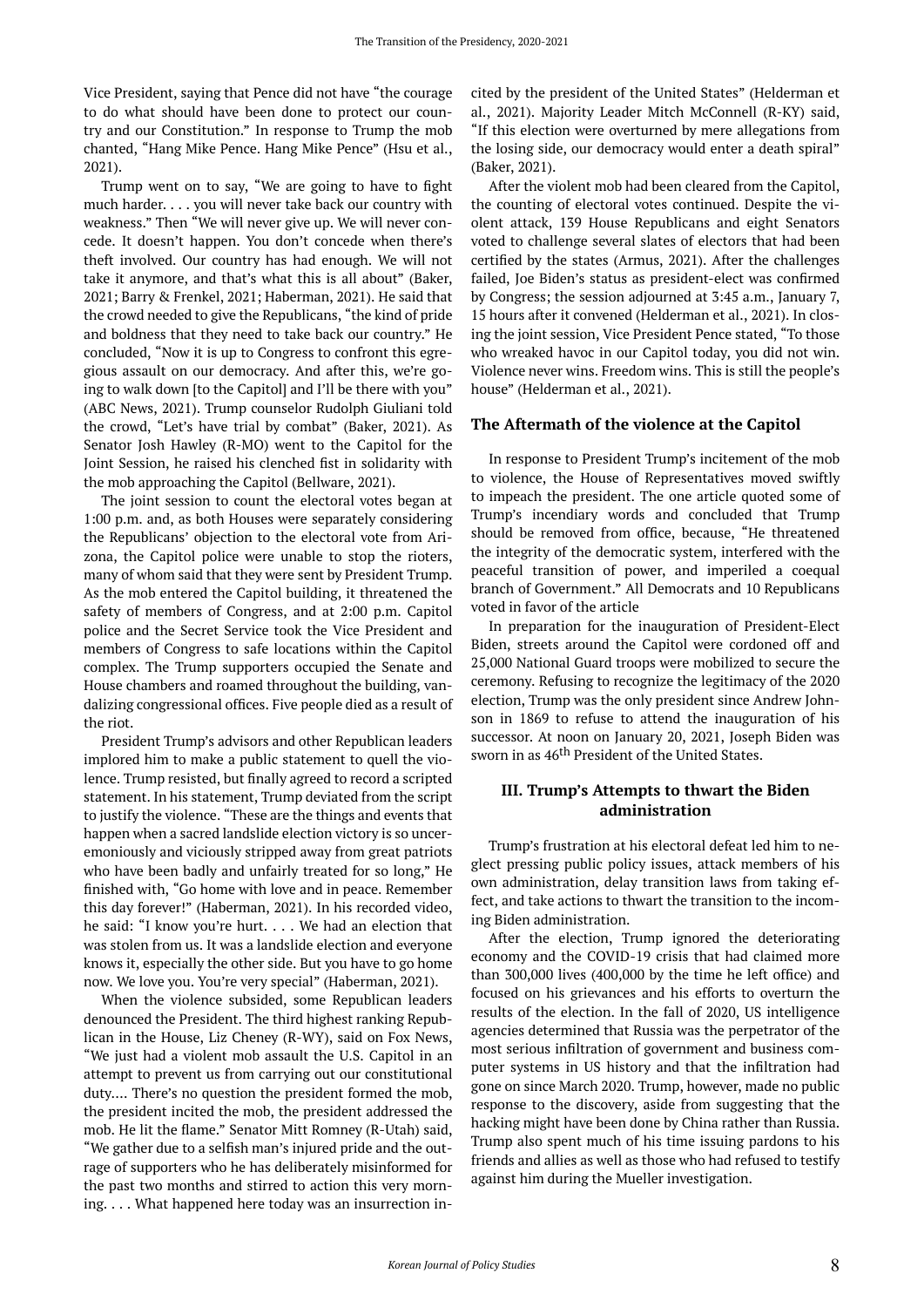### **Trump attacks his own appointees**

As it became evident that it was unlikely that he would be able to overturn the election, Trump became increasingly more desperate in his fruitless battle to stay in office. In an interview at the end of November, Trump even implied that his own administration had plotted against him and refused to investigate supposed fraud in the election. "This is total fraud. And how the F.B.I. and Department of Justice — I don't know, maybe they're involved — but how people are allowed to get away with this stuff is unbelievable. This election was a total fraud. . . . There's no way Joe Biden got 80 million votes" (Shear & Martin, 2020).

On December 1, Attorney General Barr announced that Justice Department investigations had, "not seen fraud on a scale that could have effected a different outcome in the election" (Benner & Schmidt, 2020). Angering Trump, Barr also refused to appoint a special counsel to investigate allegations of Hunter Biden having avoided paying taxes, judging that normal DOJ procedures were sufficient to assure a just outcome of the investigation. By mid-December Barr had resigned.

Throughout December Trump became more frustrated that more of his allies were not fighting strongly enough to overturn the election. He even thought that Mike Pence and his counsel, Pat Cipollone, were not sufficiently loyal (Swan, 2020). After Senate Majority Leader McConnell congratulated Joe Biden on being president-elect, Trump accused him of being "the first one off the ship" (Swan, 2020).

As it became obvious that Trump could not stay in power, he began to take actions that would thwart the incoming Biden administration.

### **The Presidential Transition Act of 1963 and Amendments**

The Transition Act of 1963 has been updated a number of times, and provides the framework for transition to a new president. Among other things, the Act provides funds to an incoming administration (about \$6 million in 2020-2021) for staff, travel, information technology services, etc. It also provides that office space will be provided by the General Services Administration (GSA). It requires that coordinating councils be set up prior to the election to ensure that departments and agencies prepare for a possible transition of the presidency. It requires that agencies set up succession plans for political appointees that may leave the administration during the transition to a new one. In addition to government funds, the incoming transition can solicit private funds, though contributions are limited to \$5,000 per person. It also provides that incoming national security personnel can get expedited security clearances so that they can be briefed on sensitive and classified intelligence issues (Hogue, 2020; Kumar, 2020a, 2020b).

Despite these provisions in law, most of them cannot take effect until the Administrator of GSA "ascertains" the "apparent successful candidate" who won the election (3 U.S.C. 102; Public Law 87-829, Sec. 871(b). Normally, the GSA ascertainment would occur immediately after the outcome of the election was evident. However, the GSA administrator, presumably under the direction of President

Trump, refused to "ascertain" the apparent winner of the election as Joe Biden until November 23, 20 days after the election, long after it had become clear that Biden had won both the popular vote and the electoral college vote. This formality by the GSA allows the legally mandated cooperation between departments and agencies and the Biden "agency review teams" (formerly called transition teams or landing teams). Allowing the formal transition to begin, however, did not mean that Trump admitted defeat: "This election was lost by the Democrats. They cheated" (Rucker et al., 2020).

By custom, the outgoing president allows the presidentelect to receive the President's Daily Brief (PDB), the summary of the latest top-secret intelligence collected by the intelligence community. In 2000, despite the uncertainty of the election outcome, President Clinton gave George W. Bush access to the PDB well before the Supreme Court called the election in Bush's favor. Obama offered the PDB to Trump immediately after the 2016 election. President Trump, however, did not allow Biden access to the PDB until November 30 (Priess, 2020).

After formal ascertainment of the apparent winner, career civil servants worked with Biden's Agency Review Teams to coordinate with agencies and brief incoming teams about ongoing issues, legal deadlines, contract decisions, and other activities and intended to help facilitate a seamless transition. Despite general cooperation across the government, political leaders at the Office of Management and Budget and the Department of Defense were less forthcoming. On December 18, acting Defense Secretary Christopher Miller abruptly cancelled DOD briefings for Biden personnel, saying that there would be a mutually agreed-upon delay over the holidays, a claim denied by Yohannes Abraham who was the executive director of the Biden Transition (Kaplan, 2020; Wang et al., 2020). Biden said that his team was encountering "roadblocks" and not getting information in "key national security areas," and that his team "needs a clear picture of our force posture around the world" and "full visibility into the budget planning underway at the Defense Department" (Wang et al., 2020).

In addition, political leaders of the U.S. Trade Representative refused to meet with Biden agency review teams as of December 24, so Biden representatives could not be brought up to date on pending negotiations, for instance with the U.K. about Brexit (Bade, 2020).

#### **Schedule F**

Each new president can make about 4,000 political appointments: at the highest level, 1242 require Senate Confirmation; 472 without confirmation (primarily White House staff); 761 Senior Executive Service; and 1,538 Schedule C appointees (mid-level management and below (Pfiffner, 2020). This overlay constitutes a much larger layer of political personnel than any other modern democracy (Pfiffner, 1996). The vast majority of the 2 million executive branch employees belong to the professional career services, whose employment is based on qualifications rather than party affiliation.

In October 2020, President Trump issued Executive Order 13957 creating "Schedule F," a new category of federal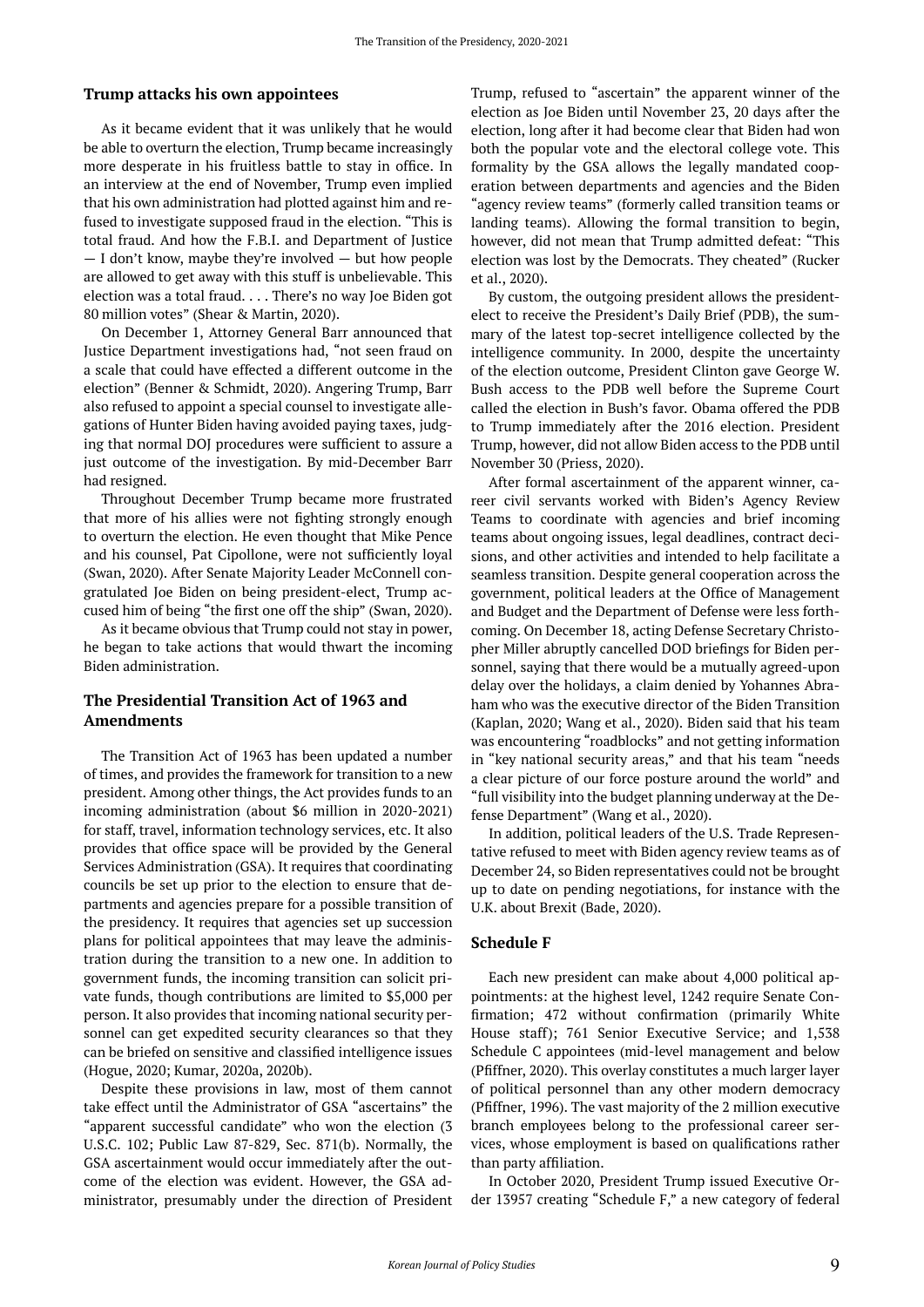employees whose hiring and firing would be subject to much greater political control than the other employees in the merit system, who are required to be qualified for their jobs (White House, 2020). The employees would be those "employed in positions of a confidential, policy-determining, policy-making, or policy-advocating character," a definition normally characterizing traditional political (not career) appointments. Political heads of agencies were directed to reclassify (non-political) career employees into the new Schedule F, which would allow much tighter political control and politicize hiring and firing in the broader civil service. In preparation for implementation, the Office of Management and Budget classified 88 percent of its employees as potentially in the new Schedule F (Adams, 2020). Although it was likely that, after his inauguration, Biden would reverse the executive order, it might have taken significant resources to undo possible major disruptions to the government's personnel systems.

After the election, despite objections from the Federal Reserve, Treasury Secretary Steven Mnuchin demanded that the Fed return money that Congress authorized to provided insurance and loans for businesses severely affected by the pandemic. Near the end of the year, Republicans insisted on writing the restrictions into law, depriving the Fed of the flexibility to use more than \$400 billion in emergency spending authority (DeBonis et al., 2020; Siegel, 2020). This change in policy narrowed the flexibility of the incoming Biden administration in dealing with the economic effects of the COVID-19 pandemic (Smialek & Rappeport, 2020). In a compromise on the bill, federal aid to state and local governments was also deleted.

In another, last minute, attempt to undermine the apolitical career services, the Secretary of Health and Human Services imposed 5year term limits on 60 senior career positions in the Food and Drug administration and the Centers for Disease Control. The new rule would make it easier for political appointees to influence the professional career staff (Weiland & Sanger-Katz, 2021).

# **Conclusion: Threats to the Constitution and Democracy**

Trump's denial of his loss to Biden was important in itself, but the impact on the United States was made much worse by the refusal of most Republican members of Congress to admit the reality of Biden's win. As of December 6, after a survey of all 249 Republican members of Congress, only 26 admitted that Biden had won; two said that Trump had won; and 221 refused to answer, demonstrating the power of Trump to intimidate members of his party (Washington Post Staff, 2020a). Even after the violent riot in the Capitol, 139 Representatives and eight Senators voted against counting the electoral votes that provided Biden's win.

The 2020 election put the US constitutional system under extreme pressure. Though many norms of the political system were shattered (Pfiffner, 2021), the constitutional framework survived:

- State and local officials of both parties fulfilled their duties;
- Some Republicans spoke out against Trump's efforts

to overturn the election;

- State and federal courts, including the Supreme Court, rejected bogus claims of fraud;
- Voting outcomes were certified by the states;
- Electors cast their ballots.

After the violent attack on the Capitol, the electoral votes were duly counted and Biden was declared presidentelect.

On the other hand, President Trump found flaws in the system that allowed him to refuse to admit his electoral defeat. He rejected customary civility of defeated candidates in dealing with his successor. Most importantly, most of the members of his party in Congress refused to recognize the outcome of the election and supported Trump's specious claims. Consequently, the broad base of the Republican Party believed their leaders and denied the legitimacy of the election. These fervent beliefs, along with Trump' incitement, led to the violent occupation of the Capitol by the mob.

The Constitution was not designed for chief executives like Donald Trump in a polarized era. The Framers of the Constitution feared the concentration of power and especially the prospect of a chief executive becoming a tyrant. Yet they felt that there had to be an independent executive to prevent Congress from abusing its power. They nevertheless gave Congress most of the authority in the new Constitution (Article I, Section 8). But over more than two centuries political power has accreted to the executive (Pfiffner, 2008).

The Framers of the Constitution feared, in Alexander Hamilton's words,

When a man unprincipled in private life desperate in his fortune, bold in his temper, possessed of considerable talents, having the advantage of military habits—despotic in his ordinary demeanour—known to have scoffed in private at the principles of liberty—when such a man is seen to mount the hobby horse of popularity—to join in the cry of danger to liberty—to take every opportunity of embarrassing the General Government & bringing it under suspicion—to flatter and fall in with all the non sense of the zealots of the day—It may justly be suspected that his object is to throw things into confusion that he may "ride the storm and direct the whirlwind. (Hamilton, 1792/1967)

More ominously, in 1787, one prominent Pennsylvanian identifying himself only as "An Old Whig," wrote about the danger of demagogues in Antifederalist 70:

suppose . . . that this man is without the virtue, the moderation and love of liberty which possessed the mind of our late general [Washington]. . . . We may also suppose that like Caesar, he may be at once ambitious and poor, and deeply involved in debt. Such a man would die a thousand deaths rather than sink from the heights of splendor and power, into obscurity and wretchedness. (Anti-Federalist 70, 1787)

Such a man would likely try to cling to office and become the tyrant that the Framers of the Constitution feared might become chief executive.

During the constitutional convention, impeachment was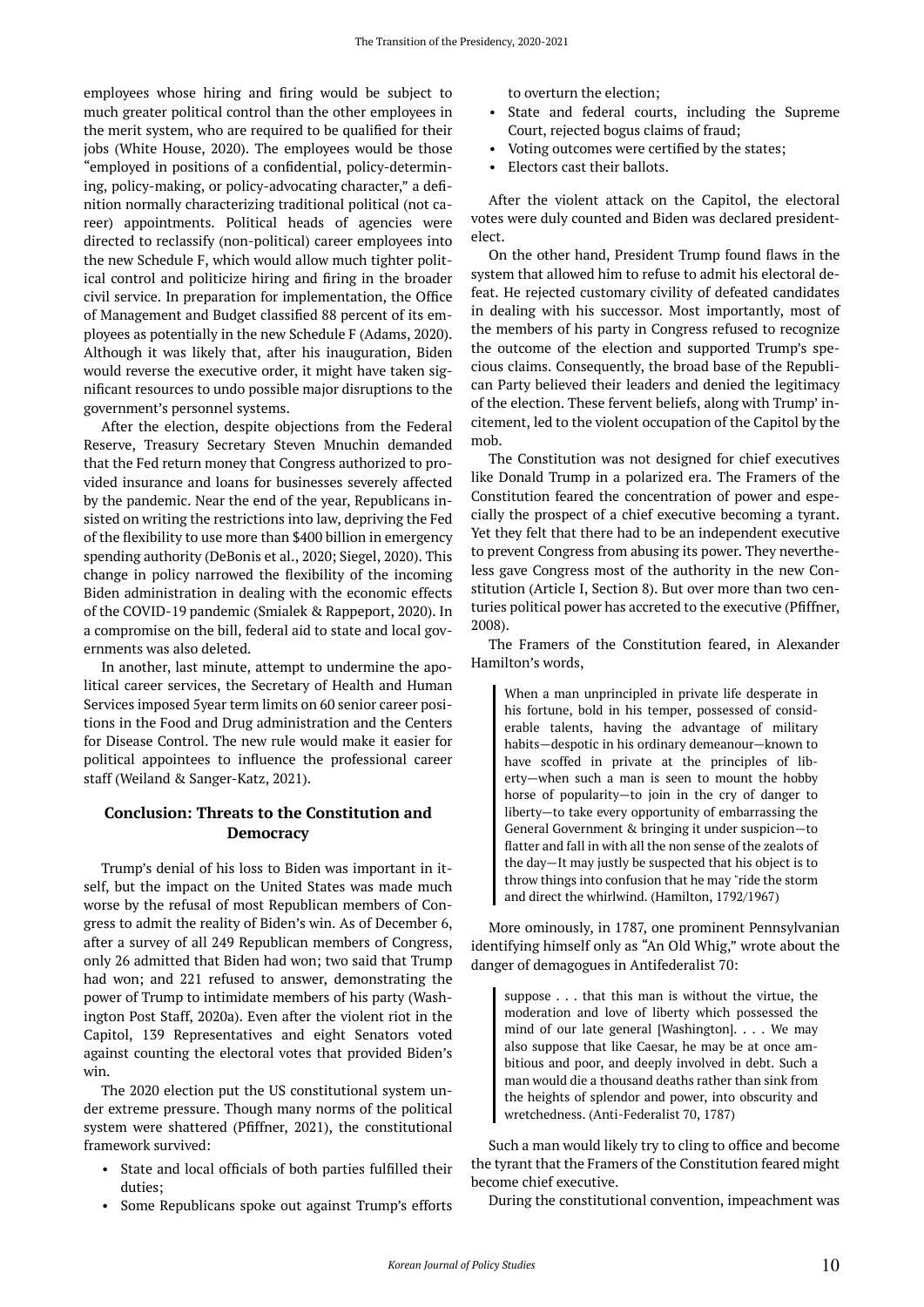seen as an extreme remedy for a president who abused his power. James Madison argued that "some provision be made for defending the Community agst. the incapacity, negligence or perfidy of the chief Magistrate" (Farrand, 1966, p. 65). In Federalist 65 Hamilton said, "offenses which proceed from the misconduct of public men, or, in other words, from the abuse or violation of some public trust" would lead to impeachment and removal from office. Yet President Trump demonstrated that in a polarized era, if a president is backed by his party in one house of Congress the threat of impeachment and removal from office is nullified.

If one of the major parties in a two-party system refuses to accept the clear-cut outcome of an election, the democratic system is in trouble (Levitsky & Ziblatt, 2018).

The full extent of the damage that Trump did to the United States by his refusal to accept the outcome of the 2020 election and his incitement of a violent mob will de-

pend on whether the precedents he has set will be followed by other American politicians.

Paper prepared for presentation at symposium on the US Presidential Election and Public Administration at the Graduate School of Public Administration of Seoul National University, January 14, 2021.

#### **Acknowledgements**

For comments on an earlier draft of this paper the author would like to thank Mark Rozell, Katie Dunn Tenpas, and Michael Tuszka.

This is an open-access article distributed under the terms of the Creative Commons Attribution 4.0 International License (CCBY-ND-4.0). View this license's legal deed at https://creativecommons.org/licenses/by-nd/4.0 and legal code at https://creativecommons.org/licenses/by-nd/4.0/legalcode for more information.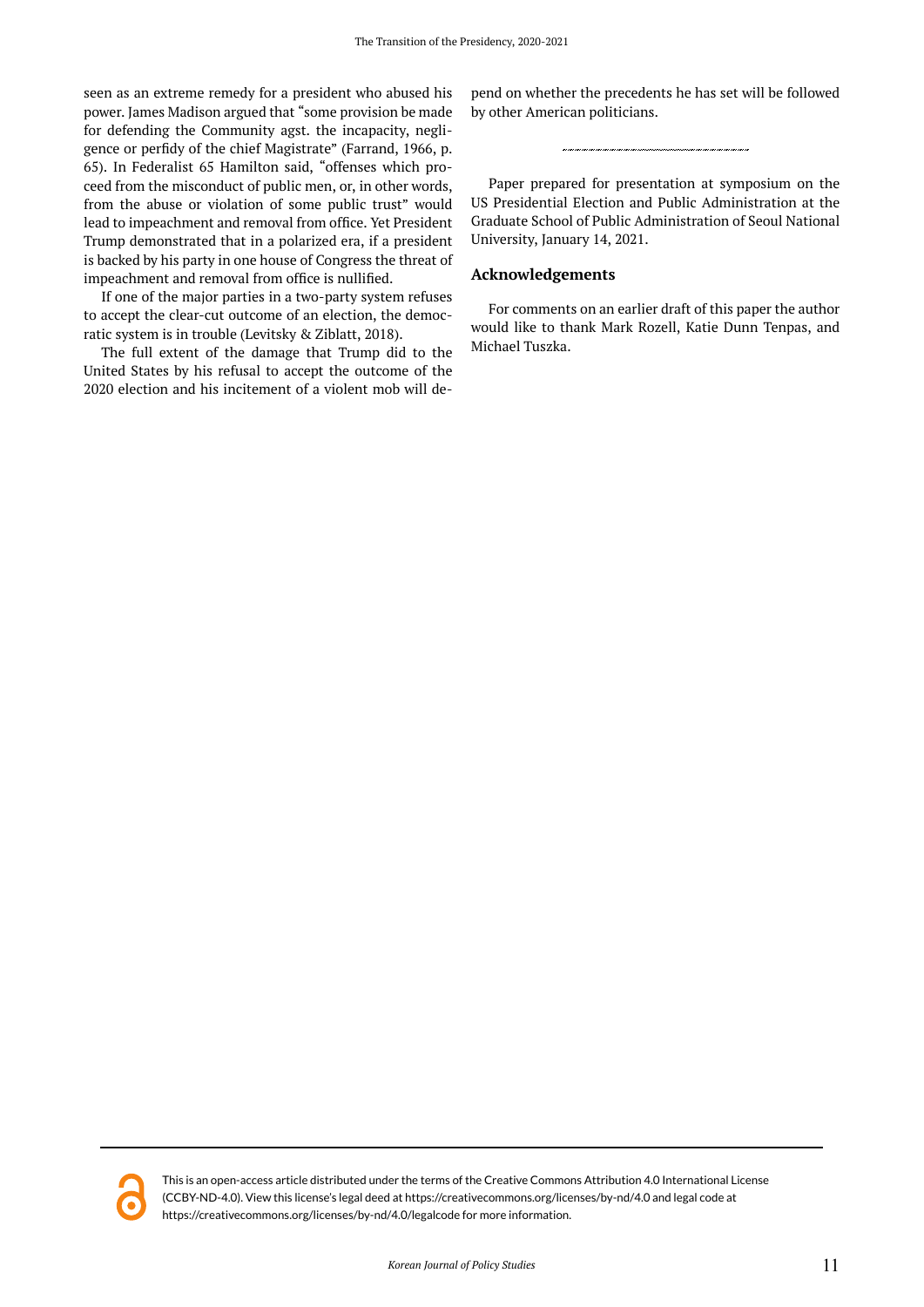# REFERENCES

ABC News. (2021, January 7). President Trump speaks at Save American Rally in Washington. *ABC News*.

Adams, G. (2020, December 7). Kneecapping the Biden White House. *The Hill*.

Anti-Federalist 70. (1787, December 11). The Powers and Dangerous Potentials of His Elected Majesty. *The New York Journal*. [http://resources.utulsa.edu/law/clas](http://resources.utulsa.edu/law/classes/rice/Constitutional/AntiFederalist/70.htm) [ses/rice/Constitutional/AntiFederalist/70.htm](http://resources.utulsa.edu/law/classes/rice/Constitutional/AntiFederalist/70.htm) 

Armus, T. (2020, December 14). Michigan closes legislative buildings due to 'credible threats of violence' ahead of electoral college vote. *Washington Post*.

Armus, T. (2021, January 7). House rejects challenge to Biden's win in Pennsylvania. *Washington Post*.

Astor, M. (2021, January 4). Georgia election official debunked Trump's claims of vote fraud, point by point. *New York Times*.

Bade, G. (2020, December 22). Trump-appointed staff at USTR delay Biden transition. *Politico*.

Badger, E. (2020, November 30). Most Republicans Say They Doubt the Election. *New York Times*.

Baker, P. (2021, January 6). A Mob and the Breach of Democracy: The Violent End of the Trump Era. *New York Times*.

Baker, P., Haberman, M., & Karni, A. (2021, January 12). Pence Reached His Limit With Trump. It Wasn't Pretty. *New York Times*.

Barry & Frenkel. (2021, January 6). 'Be There. Will be Wild!': Trump all but Circled the Date. *New York Times*.

Bellware, K. (2021, January 7). Sen. Hawley rebuked by hoe state paper as having "blood on his hands." *Washington Post*.

Benner, K., & Schmidt, M. (2020, December 1). Barr Acknowledges Justice Dept. Has Found No Widespread Voter Fraud. *New York Times*.

Blake, A. (2020, December 18). GOP inches toward an unprecedented attempt to overturn the 2020 election. *Washington Post*.

Bockell, G. (2021, January 2). "Grace and Humor": The vice presidents who certified their own election losses. *Washington Post*.

Broadwater, L. (2021, January 2). Pence Welcomes Futile Bid by G.O.P. Lawmakers to Overturn Election. *New York Times*.

Bump, P. (2020a, November 12). Trump grasps at a new set of Straws: Computers rigged his election loss. *Washington Post*.

Bump, P. (2020b, December 14). Trump's two remaining points of leverage on the election and how he may use them. *Washington Post*.

Burke, J. (2000). *Presidential Transitions: From Politics to Practice*. Lynne Rienner Press.

Burns, A. (2020, July 30). Trump Attacks an Election He Is at Risk of Losing. *New York Times*.

Carter, A., Cheney, D., Cohen, W., Esper, M., Gates, R., Hagel, C., Mattis, J., Panetta, L., Perry, W., & Rumsfeld, D. (2021, January 4). The time for questioning the elections results has passed. *Washington Post*.

Cassidy, J. (2020, December 8). Trump's Attacks on Local Officials Are Spreading Hatred and Inciting Violence. *New Yorker*.

Cheney, K. (2020, December 28). Gohmert suite may force Pence's hand in effort to overturn Trump's defeat. *Politico*.

CNN. (2016, November 9). Hillary Clintons concession speech. *CNN Politics*.

Crewley, M. (2020, September 23). Trump Won't Commit to "Peaceful" Post-election Transfer of Power. *New York Times*.

Cybersecurity and Infrastructure Security Agency. (2020, November 12). *Joint Statement from Elections Infrastructure Government Coordinating Council & the Election Infrastructure Sector Coordinating Executive Committees*. Department of Homeland Security. [http](https://www.cisa.gov/news/2020/11/12/joint-statement-elections-infrastructure-government-coordinating-council-election) [s://www.cisa.gov/news/2020/11/12/joint-statement-el](https://www.cisa.gov/news/2020/11/12/joint-statement-elections-infrastructure-government-coordinating-council-election) [ections-infrastructure-government-coordinating-cou](https://www.cisa.gov/news/2020/11/12/joint-statement-elections-infrastructure-government-coordinating-council-election) [ncil-election](https://www.cisa.gov/news/2020/11/12/joint-statement-elections-infrastructure-government-coordinating-council-election) 

DeBonis, M., Stein, J., & Siegel, R. (2020, December 20). Lawmakers reach compromis over GOP proposal to rein in Fed's powers. *Washington Post*.

Edmondson, C., & Broadwater, L. (2020, December 11). Rallying Behind Trump, Most House Republicans Joined Failed Lawsuit. *New York Times*.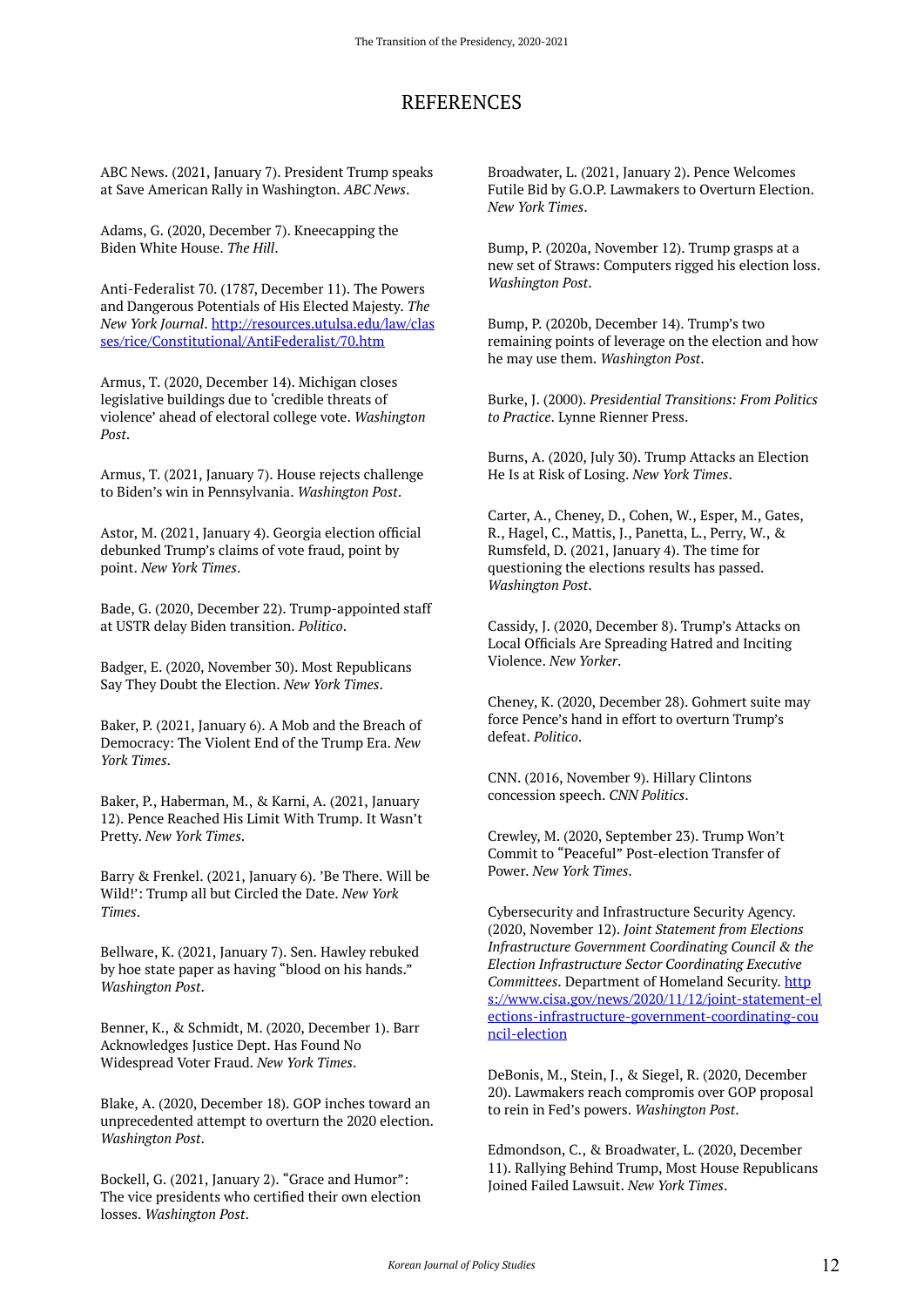Edmundson, C., & Crowley, M. (2020, December 30). Hawley Answers Trump's Call for Election Challenge. *New York Times*.

Edsall, T. B. (2020, July 22). The Whole of Liberal Democracy Is in Grave Danger at This Moment. *New York Times*.

Elfrink, T. (2020, December 15). After electoral college backs Biden, Trump continues falsely insisting he won. *Washington Post*.

Fandos, N., Rappeport, A., Vogel, K. P., & Edmondson, C. (2020, August 20). Former Postal Governor Tells Congress Mnuchin Politicized Postal Service. *New York Times*.

Fandos, N., & Schmidt, M. (2020, December 13). Trump Allies Eye Long-Shot Election Reversal in Congress, Testing Pence. *New York Times*.

Farrand, M. (1966). *The Records of the Federal Convention of 1787: Vol. II*. Yale University Press.

Fauset, R., Rojas, R., & Astor, M. (2021, January 5). George Official Denounces Trump on Eve of Runoffs. *New York Times*.

Fausset, R. (2020, December 2). Georgia Election Official Lashes Out At Trump for Not Condemning Threats. *New York Times*.

Flegenheimer, M. (2017, January 6). "It Is Over": Democrats' Efforts to Deny Trump Presidency Fail. *New York Times*.

Foley, E. B. (2020, December 29). Sorry, President Trump. January 6 is no an election do-over. *Washington Post*.

Gardner, A. (2020, December 20). How Trump drove the lie that the election was stolen, undermining voter trust in the outcome. *Washington Post*.

Greenwood, M. (2020, December 1). Georgia elections official slams Trump over voter fraud claims, warns of potential violence. *The Hill*.

Haberman, M. (2020, June 24). Trump's False Attacks on Voting by Mail Stir Broad Concern. *New York Times*.

Haberman, M. (2021, January 6). Trump told Crowd 'You Will Never Take Back Our Country With Weakness.' *New York Times*.

Haberman, M., & Kanno-Youngs, Z. (2020, December 20). Trump Discussed Making Conspiracist Special Counsel. *New York Times*.

Haberman, M., & Karni, A. (2021, January 6). Pence Said to Tell Trump that Votes Can't be Blocked. *New York Times*.

Hamburger, T., Ruble, K., Fahrethold, D., & Dawsey, J. (2020, November 19). Trump invites Michigan Republican leaders to meet him at White House as he escalates attempts to overturn election results. *Washington Post*.

Hamilton, A. (1967). Enclosure: [Objections and Answers Respecting the Administration], [18 August 1792]. In H. C. Syrett (Ed.), *The Papers of Alexander Hamilton: Vol. 12: July 1792-October 1792* (pp. 229–258). Columbia University Press; Founders Online, National Archives, 2018. [http://founders.arch](http://founders.archives.gov/documents/Hamilton/01-12-02-0184-0002) [ives.gov/documents/Hamilton/01-12-02-0184-0002](http://founders.archives.gov/documents/Hamilton/01-12-02-0184-0002) (Original work published 1792)

Healy, P., & Martin, J. (2016, October 19). Donald Trump Won't Say if He'll Accept Result of Election. *New York Times*.

Helderman, R., Demirgian, K., Kim, S. M., & DeBonis, M. (2021, January 7). Congress affirms Biden's presidential win following riot at U.S. Capitol. *Washington Post*.

Helderman, R., Swaine, J., & Lee, M. Y. H. (2020, December 23). Despite Trump's intensive hunt for voter fraud, officials in key states have so far identified just a small number of possible cases. *Washington Post*.

Helderman, R., & Viebeck, E. (2020, December 11). "The last wall" How dozens of judges across the political spectrum rejected Trump's efforts to overturn the election. *Washington Post*.

Henry, L. (1960). *Presidential Transitions*. Brookings.

Historians' Letter. (2021, January 4). *Historians' Statement on Congressional Certification of the 2020 Presidential Election*. [https://www.politico.com/f/?i](https://www.politico.com/f/?id=00000176-d218-d162-a7ff-f31c5b8c0000) [d=00000176-d218-d162-a7ff-f31c5b8c0000](https://www.politico.com/f/?id=00000176-d218-d162-a7ff-f31c5b8c0000) 

Hogue, H. (2020). *Presidential Transition Act: Provisions and Funding*. Congressional Research Service.

Hsu, S., Weiner, R., & Marimow, A. (2021, January 14). Retired firefighter accused of attacking police, man carrying Confederate flag charged in Capitol riots. *Washington Post*.

Kaplan, T. (2020, December 28). Biden Admonishes Trump Administration Over 'obstruction.' *New York Times*.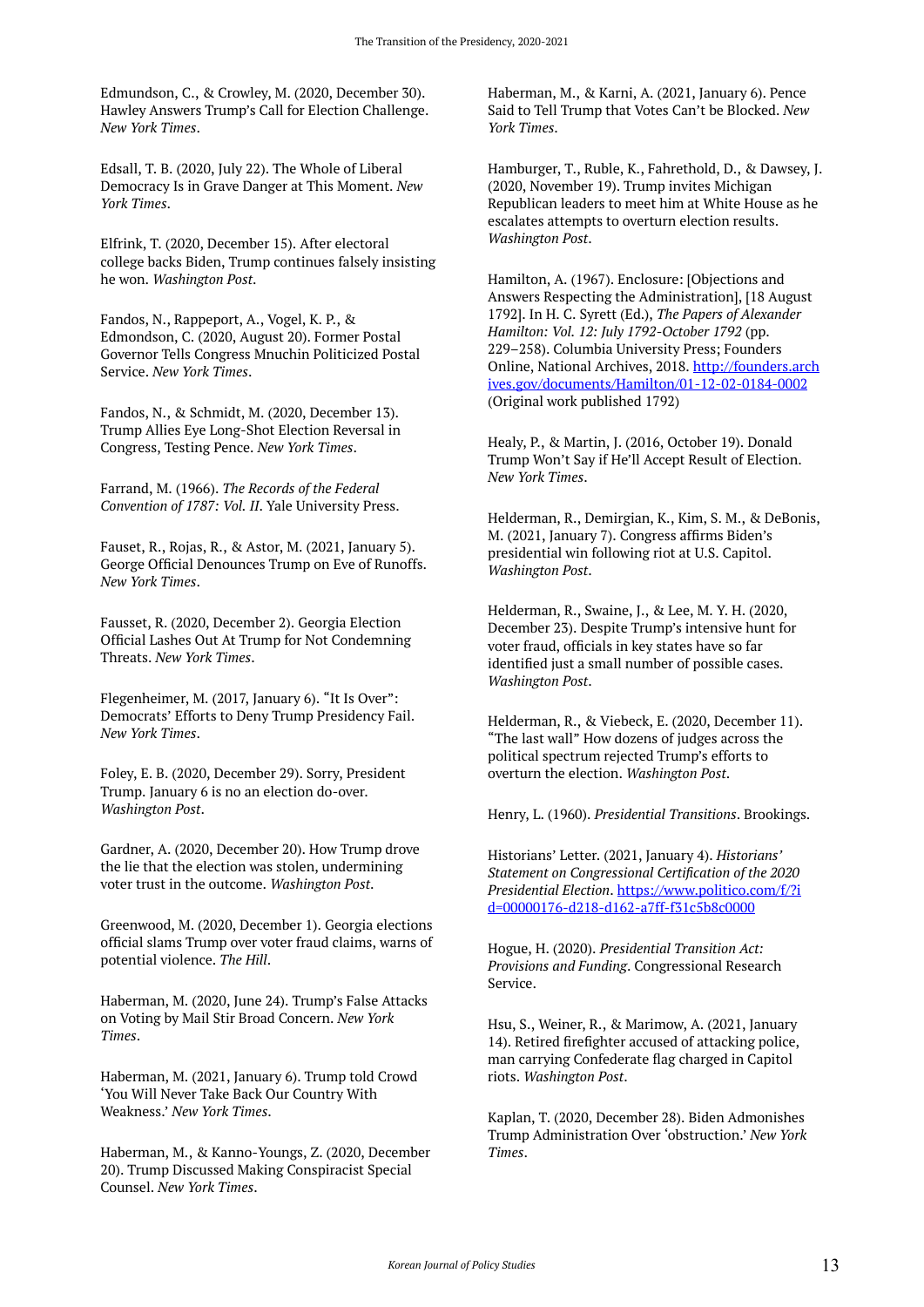Kaufman, E. (2020, August 13). Trump says he opposes funding USPS because of mail-in voting. *CNN Politics*.

Kessler, G. (2020, November 5). Trump's White House statement: Falsehood upon falsehood. *Washington Post*.

Kessler, G., & Rizzo, S. (2020, November 5). President Trump's false claims of vote fraud: A chronology. *Washington Post*.

Krebs, C. (2020, December 1). Trump fired me for saying this, but I'll say it again: The election wasn't rigged. *Washington Post*.

Kumar, M. (2015). *Before the Oath: How George W. Bush and Barack Obama Managed a Transfer of Power*. Johns Hopkins University Press.

Kumar, M. (2020a). *Rules Governing Presidential Transitions* [Report 2021-05]. White House Transition Project. [https://whitehousetransitionproject.org/wp-c](https://whitehousetransitionproject.org/wp-content/uploads/2020/06/WHTP2021-05-Rules-Governing-Presidential-Transitions.pdf) [ontent/uploads/2020/06/WHTP2021-05-Rules-Gover](https://whitehousetransitionproject.org/wp-content/uploads/2020/06/WHTP2021-05-Rules-Governing-Presidential-Transitions.pdf) [ning-Presidential-Transitions.pdf](https://whitehousetransitionproject.org/wp-content/uploads/2020/06/WHTP2021-05-Rules-Governing-Presidential-Transitions.pdf) 

Kumar, M. (2020b, December 10). *The Elements of Presidential Transitions* [Testimony before the House Subcommittee on Government Operations].

Levitsky, S., & Ziblatt, D. (2018). *How Democracies Die*. Crown.

Lewis, M. (2018). *The Fifth Risk*. Norton.

Liptak, A. (2020a, December 8). Supreme Court Rejects Republican Challenge to Pennsylvania Vote. *New York Times*.

Liptak, A. (2020b, December 12). Justices Deny bid by Texas to Subvert Vote. *New York Times*.

National Conference of State Legislatures. (2020). *Polling Places*. [https://www.ncsl.org/research/election](https://www.ncsl.org/research/elections-and-campaigns/polling-places.aspx) [s-and-campaigns/polling-places.aspx](https://www.ncsl.org/research/elections-and-campaigns/polling-places.aspx) 

NBC News. (2021). *Trump to address D.C. rally where as many as 30,000 people are expected*. [https://www.nb](https://www.nbcnews.com/politics/congress/live-blog/electoral-college-certification-updates-n1252864/ncrd1252964#blogHeader) [cnews.com/politics/congress/live-blog/electoral-colle](https://www.nbcnews.com/politics/congress/live-blog/electoral-college-certification-updates-n1252864/ncrd1252964#blogHeader) [ge-certification-updates-n1252864/ncrd1252964#blo](https://www.nbcnews.com/politics/congress/live-blog/electoral-college-certification-updates-n1252864/ncrd1252964#blogHeader) [gHeader](https://www.nbcnews.com/politics/congress/live-blog/electoral-college-certification-updates-n1252864/ncrd1252964#blogHeader)

Niesse, M. (2000, December 29). No fraud: Georgia ausit confirms authenticity of absentee ballots. *Atlanta Journal-Constitution*.

Olorunnipa, T., Dawsey, J., Helderman, R., & Brown, E. (2020, December 21). Trump assembles a ragtag crew of conspiracy-minded allies in flailing bid to reverse election loss. *Washington Post*.

Olorunnipa, T., & Wootson, C. (2020, December 12). In challenging election defeat, Trump cements his control over the Republican Party. *Washington Post*.

Peiseer, J. (2020, November 30). Trump lashes out as former top DHS official reasserts that election was 'secure.' *Washington Post*.

Pfiffner, J. (1996). *The Strategic Presidency: Hitting the Ground Running*. University Press of Kansas.

Pfiffner, J. (2008). *Power Play: The Bush Presidency and the Constitution*. Brookings.

Pfiffner, J. (2010). Presidential Transitions. In G. C. Edwards & W. G. Howell (Eds.), *The Oxford Handbook of The American Presidency* (pp. 85–107). Oxford University Press.

Pfiffner, J. (2019). The Lies of Donald Trump: A Taxonomy. In C. Lamb (Ed.), *The Trump Presidency and Executive Power* (pp. 17–40). Palgrave Macmillan.

Pfiffner, J. (2020). *The Office of Presidential Personnel*  [Report 2021-26]. The White House Transition Project. [https://www.whitehousetransitionproject.or](https://www.whitehousetransitionproject.org/wp-content/uploads/2020/08/WHTP2021-26-Office-of-Presidential-Personnel.pdf) [g/wp-content/uploads/2020/08/WHTP2021-26-Offic](https://www.whitehousetransitionproject.org/wp-content/uploads/2020/08/WHTP2021-26-Office-of-Presidential-Personnel.pdf) [e-of-Presidential-Personnel.pdf](https://www.whitehousetransitionproject.org/wp-content/uploads/2020/08/WHTP2021-26-Office-of-Presidential-Personnel.pdf) 

Pfiffner, J. (2021). Donald Trump and the Norms of the Presidency. *Presidential Studies Quarterly*, *51*(1), 96–124. <https://doi.org/10.1111/psq.12698>

Priess, D. (2020). *The President's Daily Brief and Presidents-Elect*. Lawfare.

Reuters. (2020, November 10). Vote spikes in Wisconsin, Michigan and Pennsylvania do not prove election fraud. *Reuters*.

Richard, F., & Corasaniti, N. (2020, December 8). After Three Counts, Georgia Recertifies Biden's Win. *New York Times*.

Rizzo, S. (2020, November 19). The Trump campaign was not denied access to Philadelphia's ballot count. *Washington Post*.

Rucker, P., Parker, A., Dawsey, J., & Gardner, A. (2020, November 28). 20 days of fantasy and failure: Inside Trump's quest to overturn the election. *Washington Post*.

Rutenberg, J., Corasaniti, N., & Feuer, A. (2020, December 27). Trump's Failed Crusade Debunks G.O.P.'s Case For Voting Restrictions. *New York Times*.